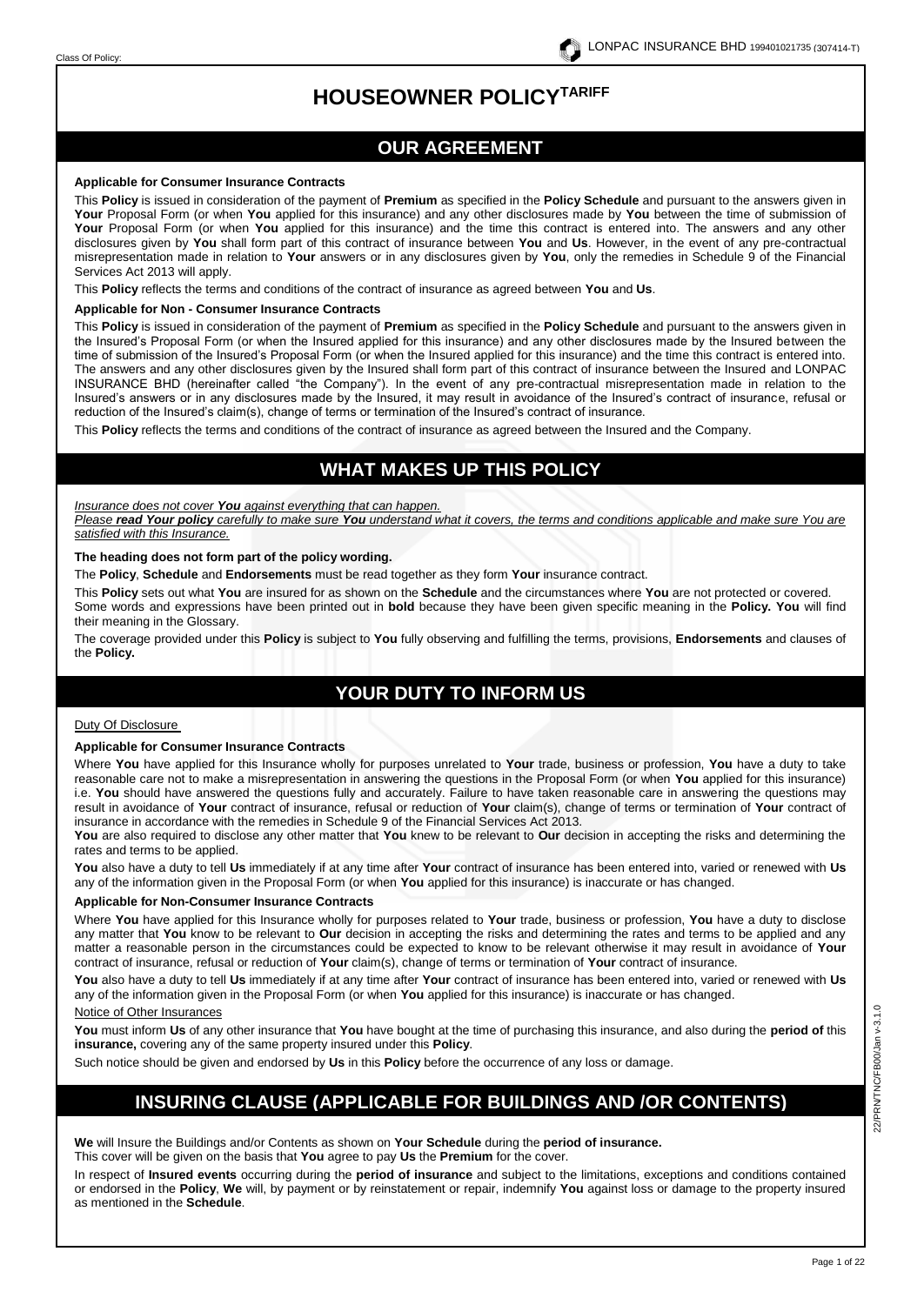

This **Policy** insures **You** up to the amount of the **sum insured** as stated in the **Schedule** for loss or damage to **Your** building and/or **Your**  contents caused by an **Insured event.**

**Your Schedule** will show if **You** have insured **Your** building, **Your** contents or both**.** 

## **Your** Building

**"Buildings"** means buildings of a Private Dwelling House at the **premises** and includes:

- all domestic offices, stables;
- garages and outbuildings on the same **premises** used solely in connection to it and on the same **premises**;
- **fixtures** and **fittings**;
- walls, gates and fences around the **premises**.
- Private Dwelling House shall also refer to buildings of Flats and Apartments.

When Blocks of Flats or Apartments are insured, Private Dwelling House will refer to the Private Flats or Apartments.

#### **Your** Contents

**"Contents**" means Household goods and **personal effects** of every description, belonging to **You** or any member of **Your family** normally residing with **You** contained in the Private Dwelling House, Flat or Apartment and all domestic offices, stables, garages and out-buildings, used solely in connection to it, on the same **premises** specified on the **schedule**.

#### **What is Covered**

The cover for the contents is **limited** to:

- a) No one article (furniture, pianos, organs, household appliances, radios, television sets, video recorder sets, Hi-Fi equipment not included) shall be of greater value than five (5) percent of the Total **Sum Insured** on Contents, unless such article is specially declared as a separate item;
- b) Total value of platinum, gold and silver articles, jewellery and furs shall not exceed one third of the Total **Sum Insured** on Contents.

### **What is Not Covered**

The cover for the contents **will not include:**

- a) Part of the structure or ceiling, wallpapers or anything similar;
- b) Property insured under more specific policies;
- c) Deeds, bonds, bills of exchange, promissory notes, cheques, securities for money, stamps, documents of any kind, cash, currency notes, bank notes manuscripts, medals and coins, motor vehicles and accessories or livestock unless specifically mentioned in the **Schedule.**

# **APPLICABLE WARRANTIES (APPLICABLE FOR BUILDINGS AND/OR CONTENTS)**

This **Policy** is subject to the following **Warranties**:

1. Restriction of Merchandise Warranty

No part of the **premises** should be used for the manufacture or deposit or storage of merchandise during the **period of insurance**. Premium Warranty

**Premium** due to **Us** must be paid and received by **Us** within **sixty** (60) days from the inception date of this **policy**/**endorsement**/renewal certificate.

If the condition is not complied with, this contract shall be automatically cancelled and **We** shall be entitled to the pro-rated **Premium** for the period **We** provide the cover.

Where the **premium** payable is received by **Our** authorised agent, the payment is deemed to be received by **Us** for the purposes of this **warranty**.

The onus of proving that the **premium** payable was received by a person, including an insurance agent who was not authorised to receive such **premium,** shall lie with **Us.**

# **INSURED EVENTS (APPLICABLE FOR BUILDINGS AND/OR CONTENTS)**

#### **What is Covered**

We will provide cover for loss or damage to Your Building and/or Contents caused by any of the following:

- Fire, Lightning, Thunderbolt, Subterranean Fire
- 2) Explosion
- 3) Aircraft and Other Aerial Devices and/or articles dropped therefrom
- 4) Impact with any of the buildings:
	- i) For Private Dwellings, by any road vehicle or animals not belonging to or under the control of:
		- You; or
		- Your family member.
	- ii) For Block of Flats or Apartments, by any road vehicles or animals not belonging to or under the control of:
		- **You**; or
			- Your agent or servant; or
			- Any person resident on the Private Flats or Apartments.
- 5) Bursting or Overflowing of Domestic Water Tanks, Apparatus or Pipes

# **What is Not Covered**

- a) The **Excess** amount stated on the **Schedule.**
- b) Destruction or damage occurring while the Private Dwelling House is left unoccupied.
- 6) Theft, but only if accompanied by actual forcible and violent breaking into or out of a building or any such attempt

#### **What is Not Covered**

- a) If the Private Dwelling House is unoccupied for more than ninety (90) days whether consecutively or not in any one **period of insurance,** the cover will be suspended unless agreed by **Us** by way of an **endorsement.**
- b) Loss or damage due to theft by **Your** domestic servants or any member of **Your family.**
- 7) Hurricane, Cyclone, Typhoon, Windstorm

# **What is Not Covered**

- a) The **Excess** amount stated in the **Schedule.**
- b) Loss or damage to :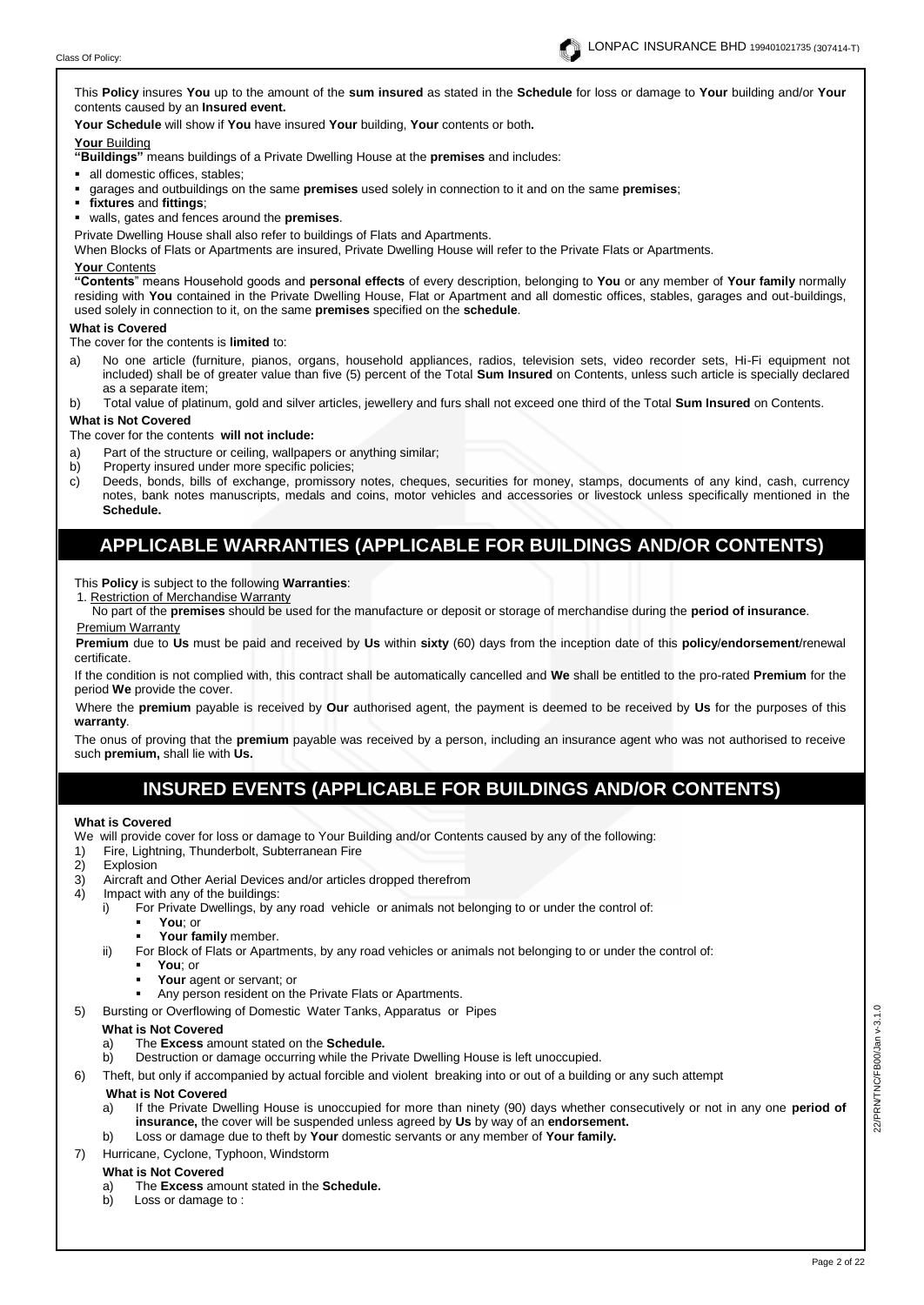

- i) any building in the course of construction, reconstruction or repair, unless all outside doors, windows and other openings are complete and protected;
- ii) metal smoke stacks, awnings, blinds, signs and other outdoor **fixtures** or **fittings** including gates and fences.
- 8) Earthquake, Volcanic Eruption

# **What is Not Covered**

The Excess amount stated in the **Schedule.**

# 9) Flood

# **What is Not Covered**

- a) The Excess amount stated in the **Schedule.**
- b) Loss or damage to **buildings** caused by subsidence or landslip, except as a result of earthquake or volcanic eruption
- 10) Robbery and hold up in the premises of **Your** property

# **ADDITIONAL BENEFITS**

This refers to additional benefits provided to **You** without any additional **premium,** but which are subject to the terms and conditions of the **Policy**.

Applicable if **Your** Policy insures **Your Contents** only:

(A) Contents Temporarily Removed

**What is Covered** 

**You** are covered for an **Insured event** when the contents are temporarily removed from Your Private Dwelling, but remaining within the Geographical Area, provided such contents are not covered under another insurance policy.

The limit of liability of this benefit is fifteen (15) percent of the Total **Sum Insured** on Contents.

### **What is Not Covered**

- a) Contents removed for sale or exhibition.
- b) Contents placed at furniture storage area.<br>c) Losses due to **Insured event 7** (hurrican
- Losses due to **Insured event 7** (hurricane, cyclone, typhoon, windstorm), **Insured event 8** (earthquake, volcanic eruption) and **Insured event 9** (flood) whilst the contents are in transit.

### (B) Breakage to Mirrors

### **What is Covered**

You are covered for breakage of mirrors whilst in the Private Dwelling. The limit of liability is RM500.00 per piece any one accident.

# **What is Not Covered**<br>a) Hand Mirrors

**Hand Mirrors** 

(C) Compensation for Death

# **What is Covered**

**You** are covered against fatal injury (death) occurring in the Private Dwelling House due to external or visible violence caused by thieves or by fire, if the death occur within three (3) calendar months of such injury.

If there are more than one (1) named insured, **We** will be liable for a pro-rate proportion of the compensation. For a Corporation, **You** must nominate a person or persons and lodge their name(s) with **Us**.

The limit of liability of this benefit is the sum specified on the **Schedule** or one-half of the Total **Sum Insured** on Contents, whichever is lesser.

#### **What is Not Covered**

Not applicable

(D) Servants Property

# **What is Covered**

**You** are covered for loss or damage caused by an **Insured event** to clothing and **personal effects** of **Your** domestic servant(s), who stay with **You** or **Your** family within the Geographical Area as stated on the **Schedule,** provided such contents are not insured under another insurance policy.

# **What is Not Covered**

a)Cash, currency notes, bank notes and stamps.

#### Applicable if Your Policy insures **either Your Building** and/or **Contents:**

# (E) Rent Insurance

## **What is Covered**

As an Owner, **You** are covered for loss of rent in the event **Your** Private Dwelling House as stated on the **Schedule** is no longer habitable, as a result of an **Insured event** for the period necessary for reinstatement.

As an Occupier, **We** will pay for reasonable additional expenses incurred at a hotel, lodging house or boarding house, as a result of an **Insured event,** for the period necessary for reinstatement.

The total limit of liability shall not exceed ten (10) percent of the Total **Sum Insured** on Buildings and/or Contents.

# This benefit is in additional to the Total **Sum Insured** as stated on the **Schedule**.

## **What is Not Covered**

Not applicable

(F) Liability to the Public

# **What is Covered**

 **We** will indemnify **You** or Spouse **Your** legal liability in respect of accidents or series of accidents arising out of one **occurrence,** during the period of insurance to property or bodily injury to another person, who is not a member of **Your family**, **Household** or in **Your** service:

- a) Liability as owner of the insured Building caused by a defect in the buildings.
- b) Liability as an Occupier in respect of accidents which occur in or about the private dwelling house.
- Our limit of liability shall not exceed the sum specified on the **Schedule**.
- **We** will also indemnify **You** or Spouse:
- i) Legal costs and expenses recoverable from **You** or Spouse by any claimant, provided such legal cost and expenses were incurred before the date **We** shall have paid or offered to pay the full amount of the claim or the total amount recoverable in respect of any one **occurrence**.
- ii) Legal costs and expenses incurred by **You** or Spouse with **Our** consent.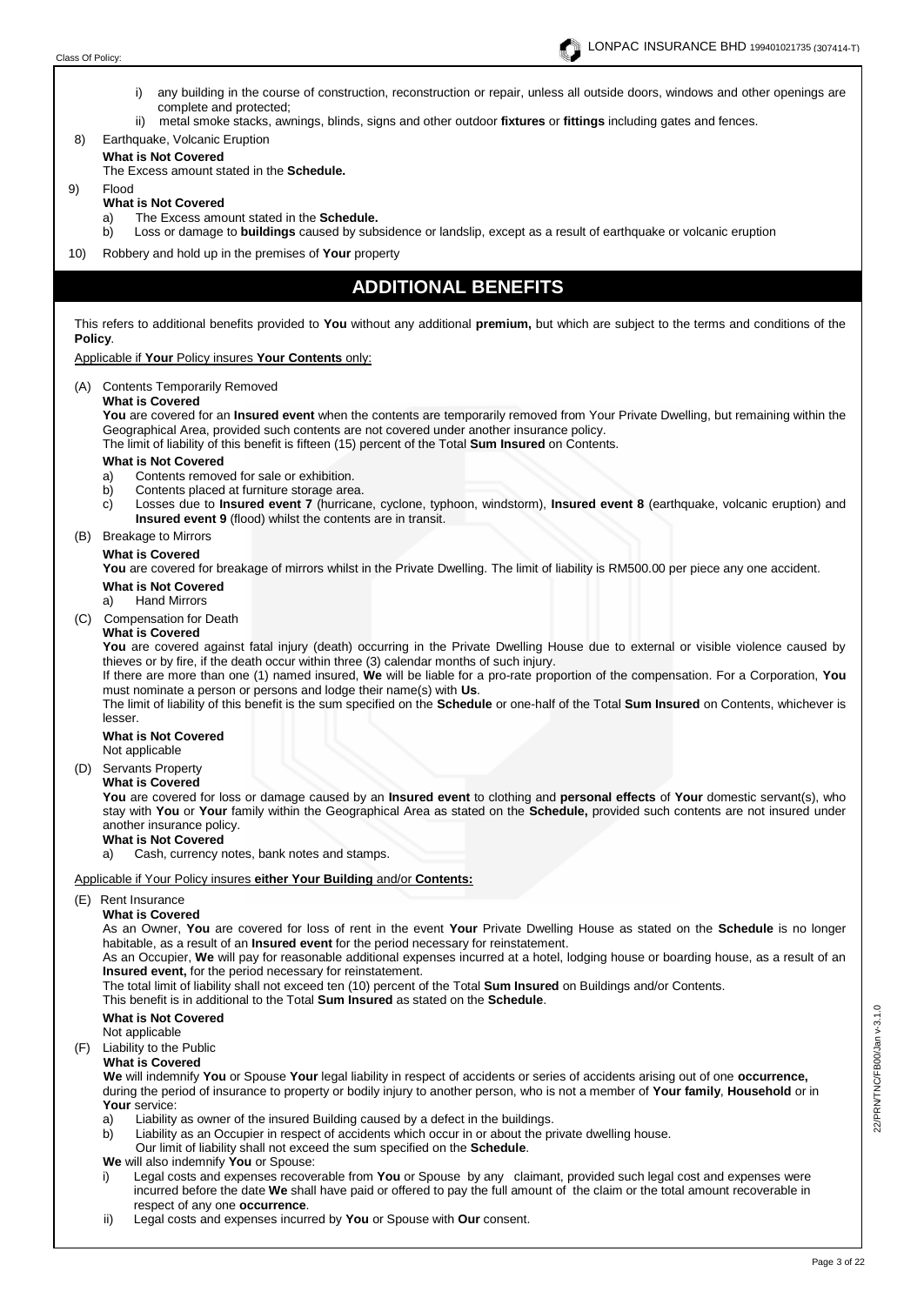

If Buildings are for Blocks of Flats or Apartments, Our indemnity to **You** is restricted to **Your** legal liability for claims made on **You** as owner of the Buildings, as specified on the **Schedule,** but not as a resident occupying any part of the insured Buildings in respect of any accident occurring during the period of insurance.

**We** will indemnify **Your** personal representative in the event of **Your** death, in respect of the liability incurred by **You** or Spouse, provided the personal representative observes and fulfils and is subject to the terms, conditions and limitations of the Policy.

# **What is Not Covered**

- a) Any claims brought against **You** or Spouse, in any country in courts outside Malaysia.
- b) All legal costs and expenses which are not incurred in or recoverable in Malaysia.<br>c) We shall not be liable for injury or damage arising out of or incidental to:
	- We shall not be liable for injury or damage arising out of or incidental to:
		- Ownership, possession or use by or on behalf of **You** or Spouse of any lift, vehicle, vessel or craft of any kind;
		- The carrying out of alterations, additions, repairs or decorations to **Your** buildings;
		- Damage to property by subsidence fire or explosion (other than of any domestic boiler fitted in an individual flat or apartment in the insured Buildings), for insurance for Private Flats or Apartments;
		- Any contractual agreement;
		- Asbestos or exposure or potential exposure to asbestos, any actual or alleged asbestos related injury or damage involving the use, presence, existence, detection, removal, elimination or avoidance of asbestos;
		- Any part of the insured Buildings used in connection with **Your** profession or business.

# **GENERAL EXCEPTIONS (APPLICABLE FOR BUILDINGS AND/OR CONTENTS**

**NERAL EXCEPTIONS (APPLICABLE FOR BUILDINGS AND/OR CONTENTS)**

**You** will not be covered under the following circumstances:

#### **General Exception 1**

**We** will not cover loss or damage or other contingency caused directly or indirectly by:

- a) War, invasion, act of foreign enemy, hostilities, or warlike operations (whether war be declared or not), civil war;
- b) Mutiny, riot, military or popular uprising, insurrection, rebellion, revolution, military or usurped power, martial law or state of siege or
- any of the events or causes which determine the proclamation or maintenance of martial law or state of siege;<br>C) Any act of terrorism
- Any act of terrorism.

For this purpose an act of terrorism means an act, including but not limited to the use of force or violence and/or the threat thereof, of any person or groups of persons, whether acting alone or on behalf of or in connection with any organisations or governments, committed for political, religious, ideological or similar purposes including the intention to influence any government and/or to put the public or any section of the public in fear.

Any loss or damage or other contingency happening during the existence of abnormal conditions (whether physical or otherwise) which are caused directly or indirectly, of any of the said **occurrences** shall be deemed to be loss, damage or a contingency which is not covered by this insurance. **You** have to prove that such loss, damage or other contingency happened independently of the existence of such abnormal conditions.

In any action, suit or other proceedings, where **We** alleges that by reason of the provisions of this Condition any loss or damage is not covered by this insurance , the burden of proving that such loss or damage is covered shall be upon **You.**

#### General Exception 2

**We** will not cover loss or damage:

- (a) caused by cessation of work, or by confiscation, commandeering, requisition or destruction of or damage to the property by order of the Government de jure or de facto or any Public Municipal or Local Authority of the country or area in which the property is situated;
- (b) to property by its own fermentation, natural heating or spontaneous combustion or by its undergoing any heating or drying process;
- (c) arising from or in consequence of or contributed to by nuclear weapons material;
- (d) arising from or in consequence of or contributed to by ionising radiations or contamination by radioactivity from any nuclear fuel or from any nuclear waste from the combustion of nuclear fuel. Solely for this purpose, combustion shall include any self-sustaining process of nuclear fission.

## General Exception 3

**We** will not cover **Consequential loss** or damage of any kind except Rent Insurance.

# **HOW WE WILL SETTLE YOUR CLAIM (APPLICABLE FOR BUILDINGS AND/OR CONTENTS)**

#### Insurable Interest

Only **You** have rights to claim from **Us**, except upon **Your** death, or by operation of law, the passing of interest of this insurance to another person shall only take effect after **We** have endorsed the **Policy.** 

No Right of Claim from Any Other Person

Whilst the **Policy** insures property of **Your family** or domestic servant, only **You** can make a claim on their behalf.

#### Limit to Three (3) Paying Guests only

This **Policy** is valid if the number of paying guests, boarders and lodgers does not exceed three (3) persons.

For the purposes of Additional Benefit – F) Liability to the Public, these persons are deemed to be members of **Your Household.**

# Market Value

**We** will indemnify **You** the insured value or the **market value** of the insured property whichever is lower subject to the deduction of any **Excess**.

Market value means the value of the property insured at the time of loss or damage less allowance for **wear** and **tear** and/or **depreciation.** The market value shall be determined by a valuation obtained by **Us** from the:

- manufacturer, or
- authorised sole agent or agent, or
- authorised broker, authorised distributor, or
- building contractor, or
- loss adjuster registered under the Financial Services Act 2013, or
- Registered Valuer under the Valuers, Appraisers Act and Estate Agents Act 1981 to be mutually appointed by both **You** and **Us**.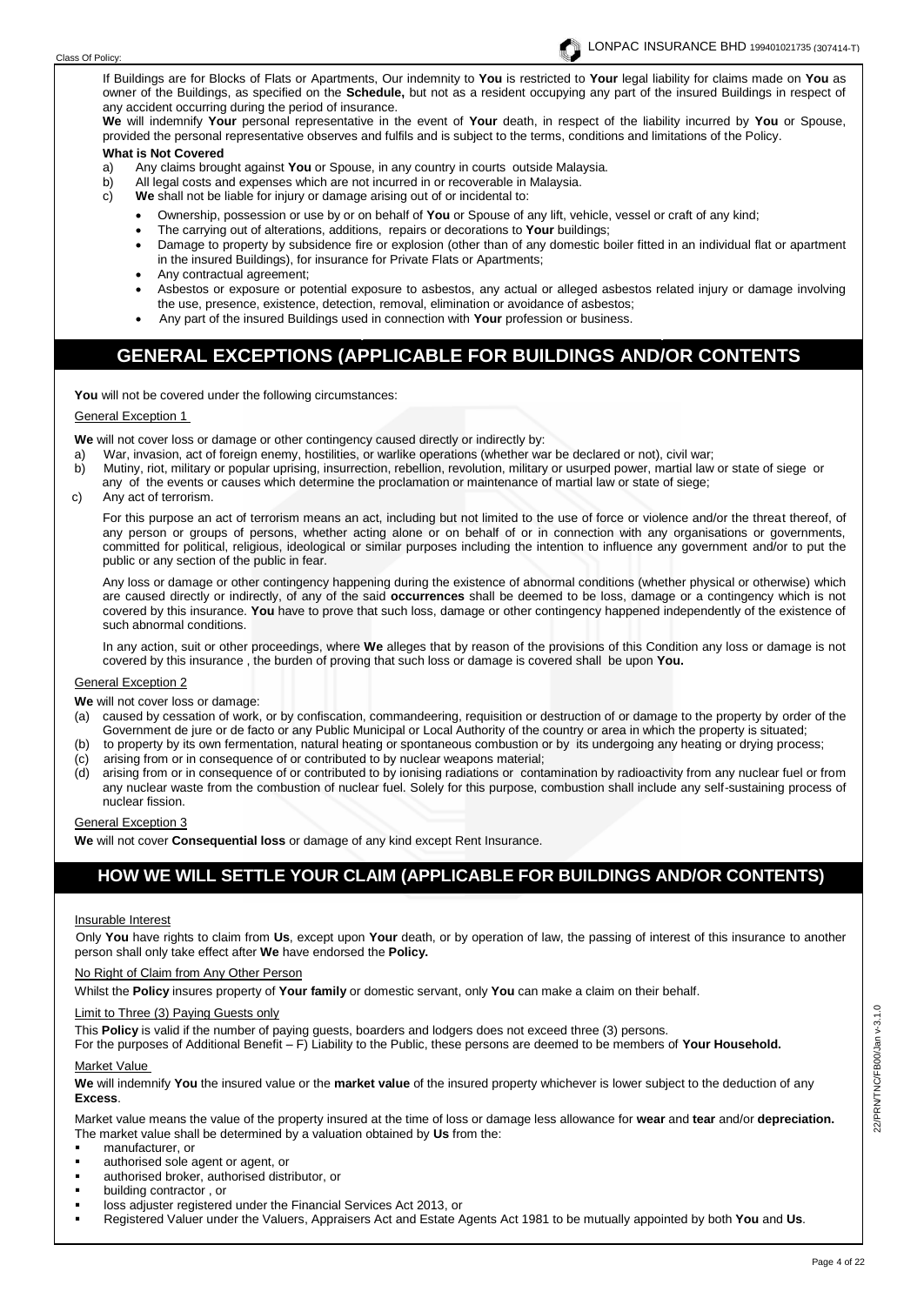The valuation so obtained shall be conclusive in any legal proceedings against **Us.**

#### **Our** Maximum Liability

**Our** total liability to **You** in respect of loss or damage during any one **period of insurance** will not exceed the amount stated against each item or in the aggregate, the Total **Sum Insured** specified on the **Schedule** or such other sum or sums endorsed in this **policy**.

#### Average

If the market value of the property insured at the time of any loss is collectively of higher value than the **sum insured** stated in the **Schedule**, then **You** will be responsible for the difference and bear a proportional share of the loss. The sharing of proportional loss will apply separately to each item insured.

#### **Excess**

For loss or damage (except by fire) to the Buildings of the Private Dwelling House by any **Insured event** where **Excess** applies, **Excess** shall separately apply to:

a) each building. All insured buildings at the same **premises** stated in the **Schedule** are considered as one building.

b) each incident. If the same **Insured event** occurs within seven (7) consecutive days, it is considered the same incident.

#### Other Insurance

If there are any other policies covering the same or part of the same loss, damage or liability, **We** will only pay a share of the total loss, damage or liability proportionally.

#### **Subrogation**

**We** are entitled to undertake in **Your** name and on **Your** behalf:

- the full conduct, control and settlement of any proceedings;
- recover compensation or secure **indemnity** from any third party in respect of anything covered by this **Policy.**
- at **Our** own expense and benefit.

#### Fraud

We will not pay if **Your** claim is in any way fraudulent by **You** or persons acting on **Your** behalf.

#### Right of Access and Control

On the happening of any loss or damage **We** are entitled to:

- enter any building where the loss or damage has happened;
- take and keep possession of the insured property;
- deal with the salvage of the damaged insured property.
- However, **You** shall not abandon the damaged insured property to **Us**.

#### Arbitration

Any difference on the amount of any loss of damage between **You and Us** shall be referred to an arbitrator who shall be appointed in writing by **You** and **Us**. In case **You** and **Us** are unable to agree on a single Arbitrator, within two months of being required in writing to do so by either party, then **You** and **Us** shall be entitled to appoint an Arbitrator each who shall appoint an Umpire to preside over their meetings. However, one party is at liberty to appoint a sole Arbitrator, should the other party within two months of the written notice fail to appoint the other Arbitrator.

The costs of arbitration and awards shall be decided by the Arbitrator, Arbitrators or Umpire.

**You** and **Us** clearly agree that the awards by the Arbitrator, Arbitrators or Umpire shall be obtained first before **You** can commence legal proceedings on **Us.**

# **HOW TO MAKE A CLAIM (APPLICABLE FOR BUILDINGS AND/OR CONTENTS)**

#### Notice and Proof of Claim

**You** must immediately notify in writing to **Us** of any loss or damage and:

- at **Your** own expense and within 30 days after the incident, deliver to **Us** a claim in writing with detailed particulars and proofs as **We** may reasonably require:
- for loss or damage by theft or attempted theft, **You** must immediately make a Police report.

### Building Plans

If **We** elect to reinstate any building, **You** must furnish **Us** plans, specifications and quantities as **We** may reasonably require.

#### Liability Claims

**You** shall upon receiving any notice of any accident or claim from other parties, give **Us** immediate notice in writing and as soon as possible supply **Us** full particulars in writing.

**You** shall send to **Us** immediately any writ, summons or other legal process issued or commenced against **You** and provide all necessary information and assistance to enable **Us** to settle or resist any claim or institute proceedings.

**You** shall not without **Our** written consent:

- admit or repudiate any claim or liability;
- offer or negotiate to pay a claim

# **YOUR RESPONSIBILITY (APPLICABLE FOR BUILDINGS AND/OR CONTENTS)**

Duty of care

**You** shall use all reasonable diligence and care to keep the **premises** in proper state of repair. As owner of the Private Dwelling, **You** shall made good as soon as possible any defect discovered and shall, in the mean time, take additional precautions to prevent injury, loss or damage.

**We** will not be liable for any injury, loss or damage caused by **You** failing to remedy such defect after receiving notice from **Us** or from any person or public body.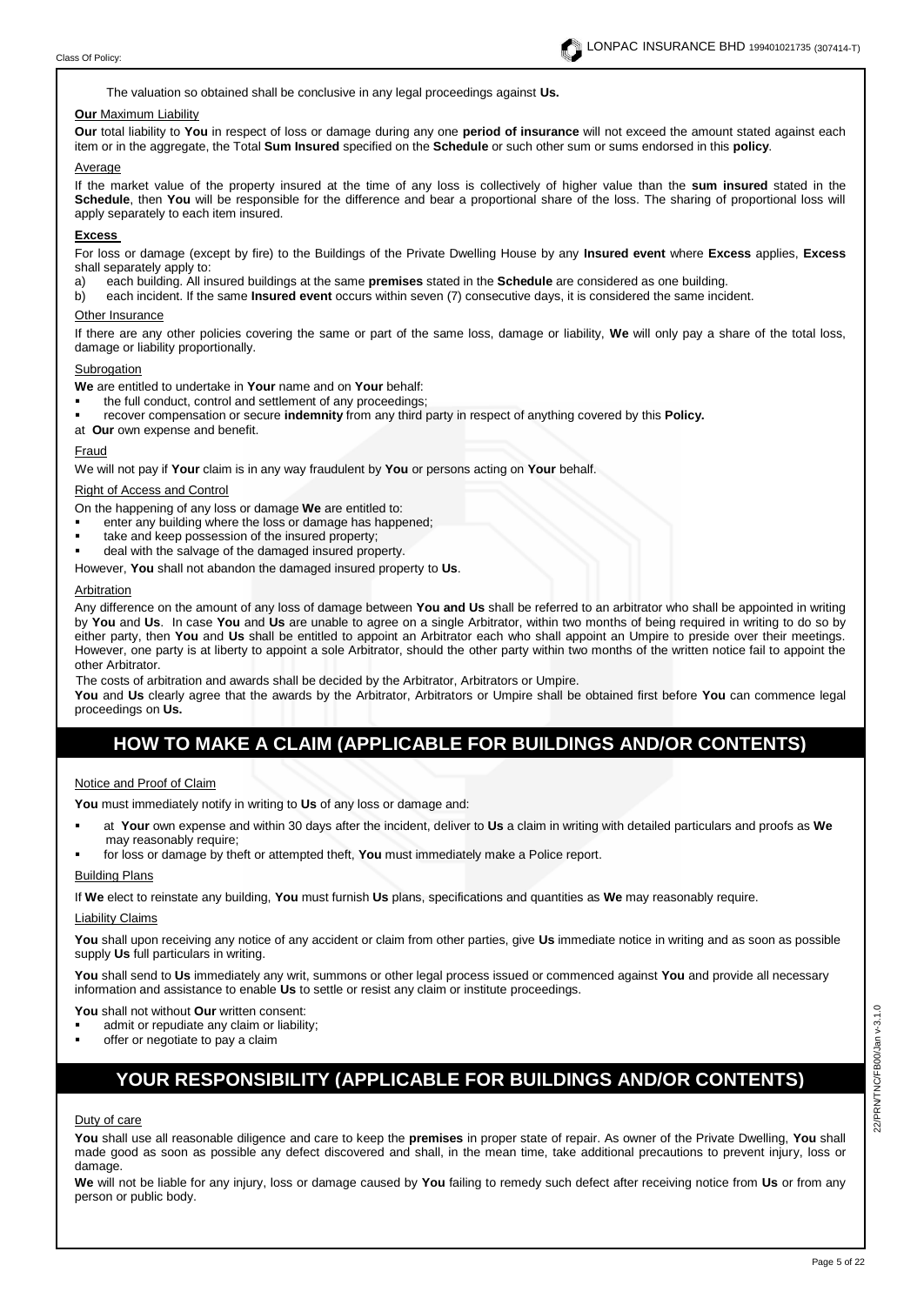#### Reinstatement of **Sum Insured**

After a loss, the full **sum insured** of this insurance shall be maintained.

**You** are required to pay an additional pro rata **premium** based on the amount of loss calculated from the date of loss to the expiry date of insurance.

#### Unvalued **Policy** Clause

This is an unvalued **policy**. **You** must prove to the satisfaction of the Company the value of the property at the time of the happening of its destruction or the amount of such damage.

# **HOW YOUR POLICY MAY BE CANCELLED (APPLICABLE FOR BUILDINGS AND/OR CONTENTS)**

**You** may cancel this **policy** at any time by giving **Us** notice in writing. **You** shall be entitled to a refund of **premium** after **We** have charged **You** based on **Our customary short-period rates** or minimum **premium** payable under the **Policy**, whichever is higher.

**We** may also cancel this **policy** at any time by giving **You** seven days' notice in writing and will refund the pro rata **premium** equal to the unexpired **period of insurance.** 

# **GLOSSARY**

Some words and expressions in this **Policy** have a specific meaning which is given below. Each word is printed in bold where it appears. **"Consequential loss"** means financial loss.

**"Consumer Insurance Contracts"** means insurance wholly for purposes unrelated to the Insured's trade, business or profession.

**"Depreciation"** means the reduction in the value of the item or property due to **wear and tear.**

**"Endorsement"** means a written alteration to the terms, conditions and limitations of this **policy** which is shown on the **Schedule.**

**"Erosion"** means being worn or washed away by water or wind.

**"Excess"** means the amount **You** must pay towards a claim before **We** pay. The amount will be stated on the **Schedule** or in any selected Optional Benefits**.**

**"Flood"** means the overflowing or deviation from their normal channels of either natural or artificial water courses, bursting or overflowing of public water mains and any other flow or accumulation of water originating from outside the building.

**"Family"** and **"Household"** means any person(s) who normally reside with **You.** 

**"Fixtures"** and **"Fittings"** means items that are permanently attached to **Your** building. **"Indemnity"** means putting **You** back to **Your** same financial position immediately before the loss.

**"Insured event"** means one of the perils listed under this **Policy.**

**"Non-Consumer Insurance Contracts"** means insurance for purposes related to the Insured's trade, business or profession.

**"Occurrence"** means the exact period when the incident took place.

**"Open"** means anywhere at the premises not fully enclosed by walls and a roof and which is not able to be secured, also any outbuildings on the premises if such buildings are not able to be secured.

**"Period of insurance"** means the period for which **You** are insured. It commences at the time **We** agree to give **You** insurance and finishes at midnight on the day of expiry. The expiry date is shown on the **Schedule.**

**"Personal Effects"** means personal items regularly worn or carried on the person for his/her personal use, for example clothing, watch, wallet.

**"Plate glass"** means glass fitted to the structure of the building.

**"Policy"** means **Your** insurance contract which consists of this policy wording and **Schedule.**

**"Premium"** means any amount **We** require **You** to pay under the **policy** and includes Government charges.

**"Robbery and hold up"** means that the items insured are either taken away or surrended; in both instances due to force, menaces or threat of physical violence made against **You**, or persons living with **You** in a common household, or other persons authorized to be on **Your** premises.

**"Schedule"** means the **policy schedule** where both the insured items and sum insured are specified.

**"Secured"** means locked so as to prevent entry other than by using force.

**"Premises"** means the land at the address shown on the **Schedule** on which the building is built, including the yard or garden used only for domestic purposes.

**"Sum insured"** means the amount **You** have insured on either **Your** building, **Your** contents (including specified contents) as shown on the **Schedule.** This shall include the Additional Benefits and any of the Optional Benefits selected by **You. "Customary short-period rates"** means the following**:**

|   | Period Not Exceeding |      | Percentage of Rate Charged |
|---|----------------------|------|----------------------------|
|   | 15 days              |      | 10% of Annual Rate         |
| 1 | month                | 20%  | -do-                       |
|   | 2 months             | 30%  | -do-                       |
|   | 3 months             | 40%  | -do-                       |
|   | 4 months             | 50%  | -do-                       |
|   | 5 months             | 60%  | -do-                       |
|   | 6 months             | 70%  | -do-                       |
|   | 7 months             | 75%  | -do-                       |
|   | 8 months             | 80%  | -do-                       |
|   | 9 months             | 85%  | -do-                       |
|   | 10 months            | 90%  | -do-                       |
|   | 11 months            | 95%  | -do-                       |
|   | 12 months            | 100% | -do-                       |
|   |                      |      |                            |

**"Warranties"** means either restriction or obligation that the **Policy** imposes on **You.** A breach of a warranty will entitle **Us** to reject the claim for loss or damage or liability.

**"Wear** and **tear"** means damage or a reduction in value through age, ordinary use or lack of maintenance.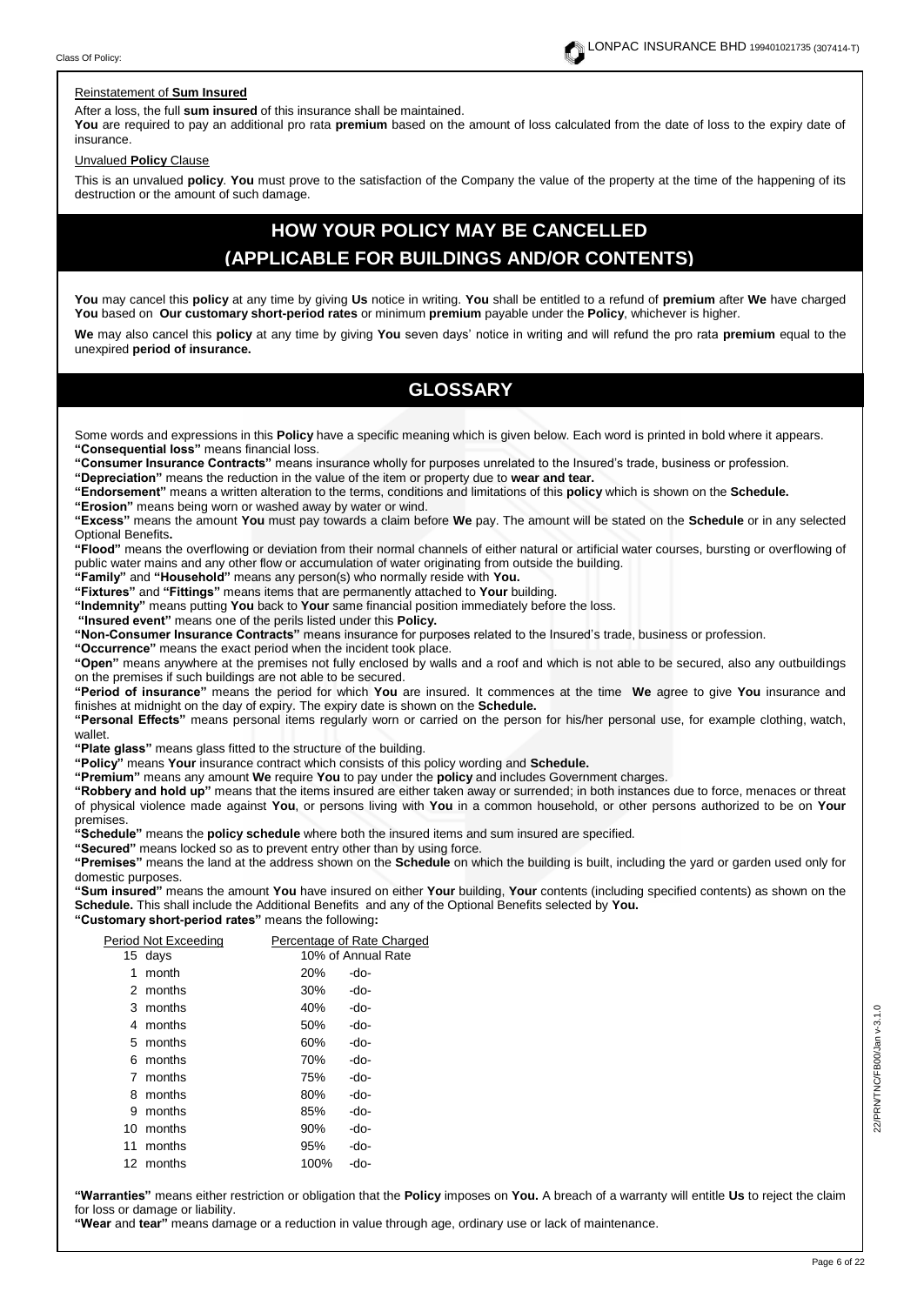**"You** and **Your" means** the person(s) named on the **Schedule** as the insured.

# **WARRANTIES / ENDORSEMENTS / CLAUSES WHERE APPLICABLE AS STATED IN THE POLICY SCHEDULE**

#### **2. REMOVAL OF DEBRIS**

**(a)** Removal of debris (with separate sum insured)

The insurance by this item is in respect of costs and expenses necessarily incurred by the Insured with the consent of the Company in the:-

- (a) removal of debris
- (b) dismantling and/or demolishing
- (c) shoring up or propping

of the portion or portions of the property insured by this policy destroyed or damaged by fire or by any other peril hereby insured against. (Items (b) and (c) above are deemed to be deleted when neither Buildings nor machinery are insured).

#### The company will not pay any costs or expenses:

- (i) incurred in removing debris except from the site of such property destroyed or damaged and the area immediately adjacent to such site.
- (ii) arising from pollution or contamination of property not insured by this policy.

#### **(b) Removal of Debris (without separate sum insured)**

The insurance on, Item(s) hereby insured includes costs and expenses necessarily incurred by the Insured with the consent of the Company in the:-

(a) removal of debris

(b) dismantling and/or demolishing

(c) shoring up or propping

of the portion or portions of the property insured by the said Item(s) above of this policy destroyed or damaged by fire or by any other peril hereby insured against. (Items (b) and (c) above are deemed to be deleted when neither Buildings nor machinery are insured).

The amount payable for such costs and expenses shall not exceed 10% of the Sum Insured of each Item or Ringgit Malaysia Two Million (RM2,000,000) in aggregate any one loss, whichever is lower.

- The Company will not pay any costs or expenses:-
- (i) incurred in removing debris except from the site of such property destroyed or damaged and the area immediately adjacent to such site.
- (ii) arising from pollution or contamination of property not insured by this policy.
- Provided always the Company's maximum liability shall not exceed the sum stated in the Schedule for which the Item(s) is/are insured.

## **3. ARCHITECT'S, SURVEYOR'S AND CONSULTANT'S FEES**

#### **(a) Architect's, Surveyor's, Engineer's and Consultant's Fees (with separate sum insured) applicable to Item(s) no(s):-**

The insurance by this item(s) is in respect of Architect's Surveyor's and Consulting Engineer's fees for estimates, plans. specifications, quantities, tenders and supervision necessarily incurred in the reinstatement of the property insured consequent upon its destruction or damage by fire or other peril hereby insured against, but not such fees for preparing any claim hereunder. The amount payable for such fees shall not exceed those authorised under the scales of the Associations of the respective professions prevailing at the time of destruction or damage, subject to the limit of the sum insured on this item(s).

#### **(b) Architect's, Surveyor's, Engineer's and Consultant's Fees (without separate sum Insured).**

The insurance on buildings, plant and machinery hereby insured includes Architect's, Surveyor's and Consulting Engineer's fees for estimates, plans, specifications, quantities, tenders and supervision necessarily incurred in the reinstatement of the property insured consequent upon its destruction or damage by fire or any other peril hereby insured against, but not such fees for preparing any claim hereunder. The amount payable for such fees shall not exceed those authorised under the scales of the Associations of the respective professions prevailing at the time of destruction or damage, subject to the Company's maximum liability for any loss damage and fees not exceeding the sum insured against each item.

# 6. **MORTGAGEE (CHARGEE) CLAUSE**

#### **(A) Mortgagee (Chargee) Clause 1**

Loss, if any, payable to the Mortgagee (Chargee) as interest may appear in this insurance, as to the interest of the Mortgagee (Chargee) only therein shall not be invalidated by any act or neglect of the Mortgagor (Chargor) or the Owner of the within described property nor any foreclosure or other proceedings or notice of sale relating to the property or by the occupation of the premises for purposes more hazardous than are permitted by this Policy, or by the non-occupation thereof, or by any other increase of risk taking place in the property insured hereunder. Provided that in case the Mortgagor (Chargor) or Owner shall neglect to pay any premium due under this Policy the Mortgagee (Chargee) shall on demand pay the same. Provided also that the Mortgagee (Chargee) shall notify the Company of any non-occupancy or any change of ownership or occupancy or increase of hazard which shall come to the knowledge of the said Mortgagee (Chargee) and unless permitted by this Policy it shall be noted thereon and the Mortgagee (Chargee) shall on demand pay the premium for such increased hazard for the term thereof otherwise this Policy shall be null and void.

And it is further agreed that whenever the Company shall pay the said Mortgagee (Chargee) any sum in respect of loss or damage under this Policy and shall claim that as to the Mortgagor (Chargor) or Owner no liability therefore existed, the Company shall become legally subrogated to all the rights of the Mortgagee (Chargee) to the extent of such payment but not so as to impair the right of the said Mortgagee (Chargee) to recover the full amount of any claim it may have on such Mortgagor (Chargor) or Owner or on any other party or parties insured hereunder or from any securities or funds available.

#### **Non-Cancellation Clause**

And it is further agreed that cancellation of this Policy shall not be effected by the insured except upon prior notification to the Mortgagee (Chargee) in writing giving fourteen (14) days notice to the last known address of the Mortgagee (Chargee). **Note:** When the interest is that of Chargee and Chargor the words in brackets are deemed to be inserted in place of Mortgagee and Mortgagor.

#### **8. FOUNDATION EXCLUSION CLAUSE**

The Insurance on Building(s) excludes that part of any building below the under surface of its lowest floor (and those parts of the concrete foundations for machinery which extend above such level).

22/PRN/TNC/FB00/Jan v-3.1.0 22/PRN/TNC/FB00/Jan v-3.1.0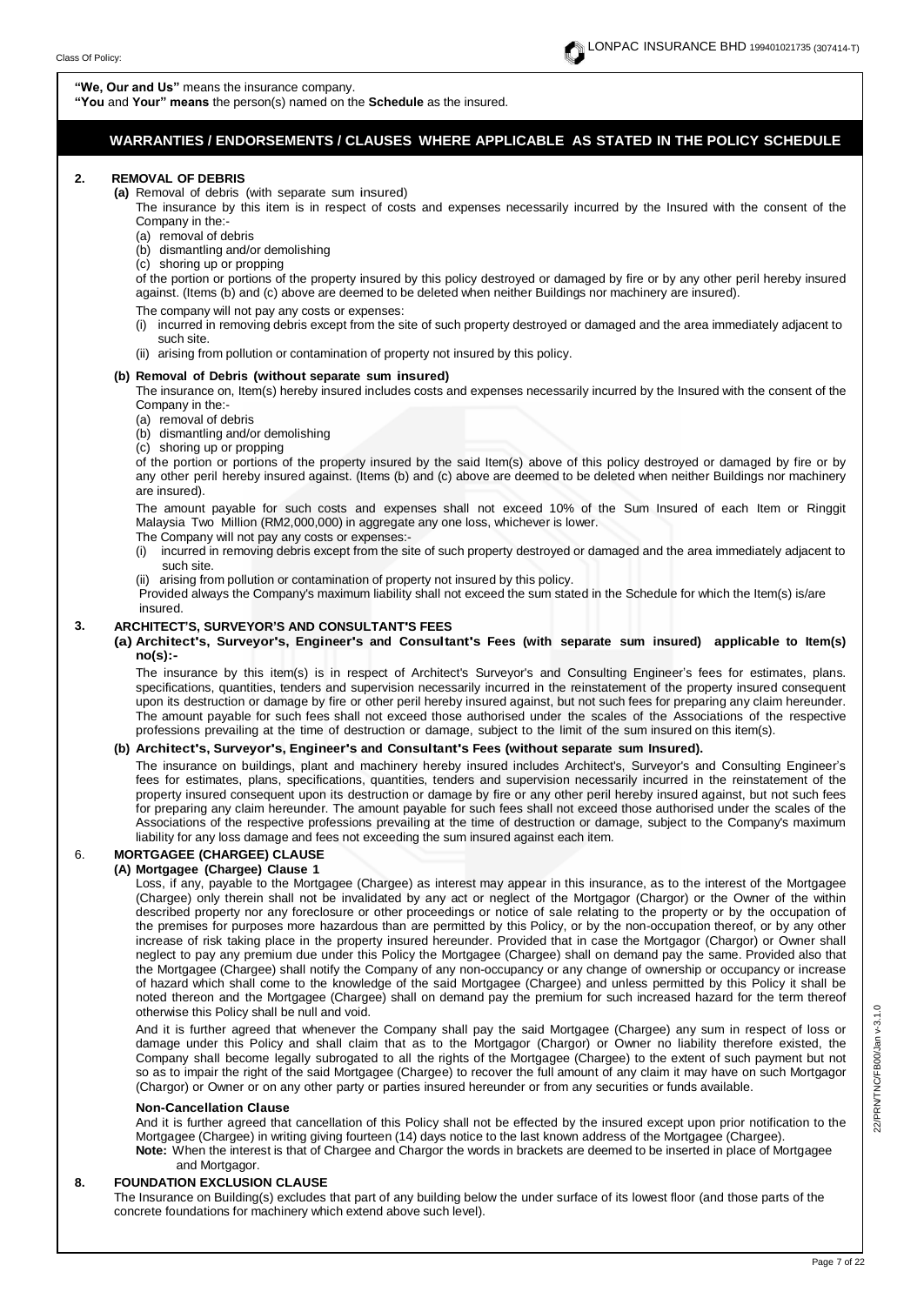## **9. RENT CLAUSE**

The insurance on Rent applies only if (any of) the said building(s) or any part thereof is unfit for occupation in consequence of fire or any other peril hereby insured against and then the amount payable shall not exceed such proportion of the sum insured on Rent as the necessary period of unoccupancy bears to the term of the Rent insured.

## **15. AUTOMATIC RENEWAL CLAUSE**

This Policy is deemed to be automatically renewed and the appropriate premium charged upon expiry unless otherwise instructed. **16. REINSTATEMENT VALUE CLAUSE**

Notwithstanding anything to the Contrary contained in Condition 17 of the Policy, it is hereby declared and agreed that in the event of the property insured under (items Nos. of) the within Policy being destroyed or damaged, the basis upon which the amount payable under (each of the said items of) the Policy is to be calculated shall be the cost of replacing or reinstating on the same site property of the same kind or type but not superior to or more extensive than the insured property when new, subject to the following Special Provisions and subject also to the terms and conditions of the Policy except insofar as the same may be varied hereby.

### **SPECIAL PROVISIONS**

- requirements of the Insured subject to the liability of the Company not being thereby increase) must be commenced and carried out **1.** The work of replacement or reinstatement (which may be carried out upon another site and in any manner suitable to the with reasonable despatch and in any case must be completed within 12 months after the destruction or damage, or within such further time as the Company may (during the said 12 months) in writing allow otherwise no payment beyond the amount which would have been payable under the Policy if this memorandum had not been incorporated therein shall be made.
- **2.** Until expenditure has been incurred by the Insured in replacing or reinstating the property destroyed or damaged the Company shall not be liable for any payment in excess of the amount which would have been payable under the Policy if this memorandum had not been incorporated therein.
- **3.** If at the time of replacement or reinstatement the sum representing the cost which would have been incurred in replacement or reinstatement if the whole of the property covered has been destroyed exceeds the sum insured thereon at the breaking out of any fire or at the commencement of any destruction of or damage to such property by any other peril insured against by this Policy, then the Insured shall be considered as being his own insurer for the excess and shall bear a rateable proportion of the loss accordingly. Each item of the Policy (if more than one) to which this Memorandum applies shall be separately subject to the foregoing provisions.
- **4.** This Memorandum shall be without force or effect if:
	- a) The Insured fails to intimate to the Company within six (6) months from the date of destruction or damage, or such further times as the Company may in writing allow, his intention to replace or reinstate the property destroyed or damaged.
	- b) The Insured is unable or unwilling to replace or reinstate the property destroyed or damaged on the same or another site.
- **5.** No payment beyond the amount which would have been payable under the Policy if this memorandum had not been incorporated therein shall be made if at the time of any destruction or damage to any property insured hereunder such property shall be covered by any other insurance effected by or on behalf of the Insured which is not upon the identical basis of reinstatement set forth therein.

# **18. REINSTATEMENT IN COMPLIANCE WITH THE REQUIREMENT OF PUBLIC AUTHORITIES**

Notwithstanding anything to the contrary contained in Condition 17 of the Policy, it is hereby declared and agreed that the insurance by (Item No. of) this Policy extends to include such additional cost of reinstatement of the destroyed or damaged property thereby insured as may be incurred solely by reason of the necessity to comply with Building or other Regulations under or framed in pursuance of any Government Act or Bye-Laws of any Municipal or Local Authority provided that:-

- 1) The amount recoverable under this Extension shall not include:
	- the cost incurred in complying with any of the aforesaid Regulations or Bye-Laws:<br>i) in respect of destruction or damage occurring prior to the granting of this exter
	- in respect of destruction or damage occurring prior to the granting of this extension,
	- ii) in respect of destruction or damage not insured by the Policy,
	- iii) under which notice has been served upon the Insured prior to the happening of the destruction or damage.
	- iv) in respect of undamaged property or undamaged portions of property.
	- b) the additional cost that would have been required to make good the property damaged or destroyed to a condition equal to its condition when new had the necessity to comply with any of the aforesaid Regulations or Bye-Laws not arisen;
	- c) the amount of any rate, tax, duty, development or other charge or assessment arising out of capital appreciation which may be payable in respect of the property or by the owner thereof by reason of compliance with any of the aforesaid Regulations of Bye-Laws.
- 2) The work of reinstatement must be commenced and carried out with reasonable despatch and in any case must be completed within twelve (12) months after the destruction or within such further time as the Company may (during the said 12 months) in writing allow and may be carried out wholly or partially upon another site (if the aforesaid Regulations or Bye-Laws so necessitate) subject to the liability of the Company under this extension not being thereby increased.
- 3) If the liability of the Company under (any item of) the Policy apart from this extension shall be reduced by the application of any of the terms and conditions of the Policy then the liability of the Company under this extension (in respect of any such item) shall be reduced in like proportion.
- 4) The total amount recoverable under any item of the Policy shall not exceed the sum insured thereby.<br>5) All the conditions of the Policy except insofar as they may be hereby expressly varied shall a
- All the conditions of the Policy except insofar as they may be hereby expressly varied shall apply as if they had been incorporated herein.

# **35. PAIRS AND SETS CLAUSE**

It is hereby declared and agreed that notwithstanding anything contained in this Policy to the contrary, where any insured item consists of articles in a pair or set, the Company shall not be liable to pay more than the proportionate value of any particular part or parts which may be lost, without reference to any special value which such article may have as part of such pair or set.

Subject otherwise to the terms and conditions of the Policy.

# **42(b) DATE RECOGNITION CLAUSE**

- It is noted and agreed this policy is hereby amended as follows:<br>(A) The Company will not pay for any loss or damage inclu
	- The Company will not pay for any loss or damage including loss of use with or without physical damage, injury (including bodily injury), expenses incurred or any consequential loss directly or indirectly caused by, consisting of, or arising from, the failure or inability of any computer, data processing equipment, media microchip, operating systems, microprocessors (computer chip), integrated circuit or similar device, or any computer software, whether the property of the Insured or not, and whether occurring before, during or after the year 2000 that results from the failure or inability of such device and/or software as listed above to:-
		- 1. correctly recognize any date as its the calendar date;
		- 2. capture, save, or retain, and/or correctly manipulate, interpret or process any date or information or command or instruction as a result of treating any date other than its true calendar date; and/or
		- 3. capture, save, retain or correctly process any data as a result of the operation of any command which has been programmed into any computer software, being a command which causes the loss of data or the inability to capture,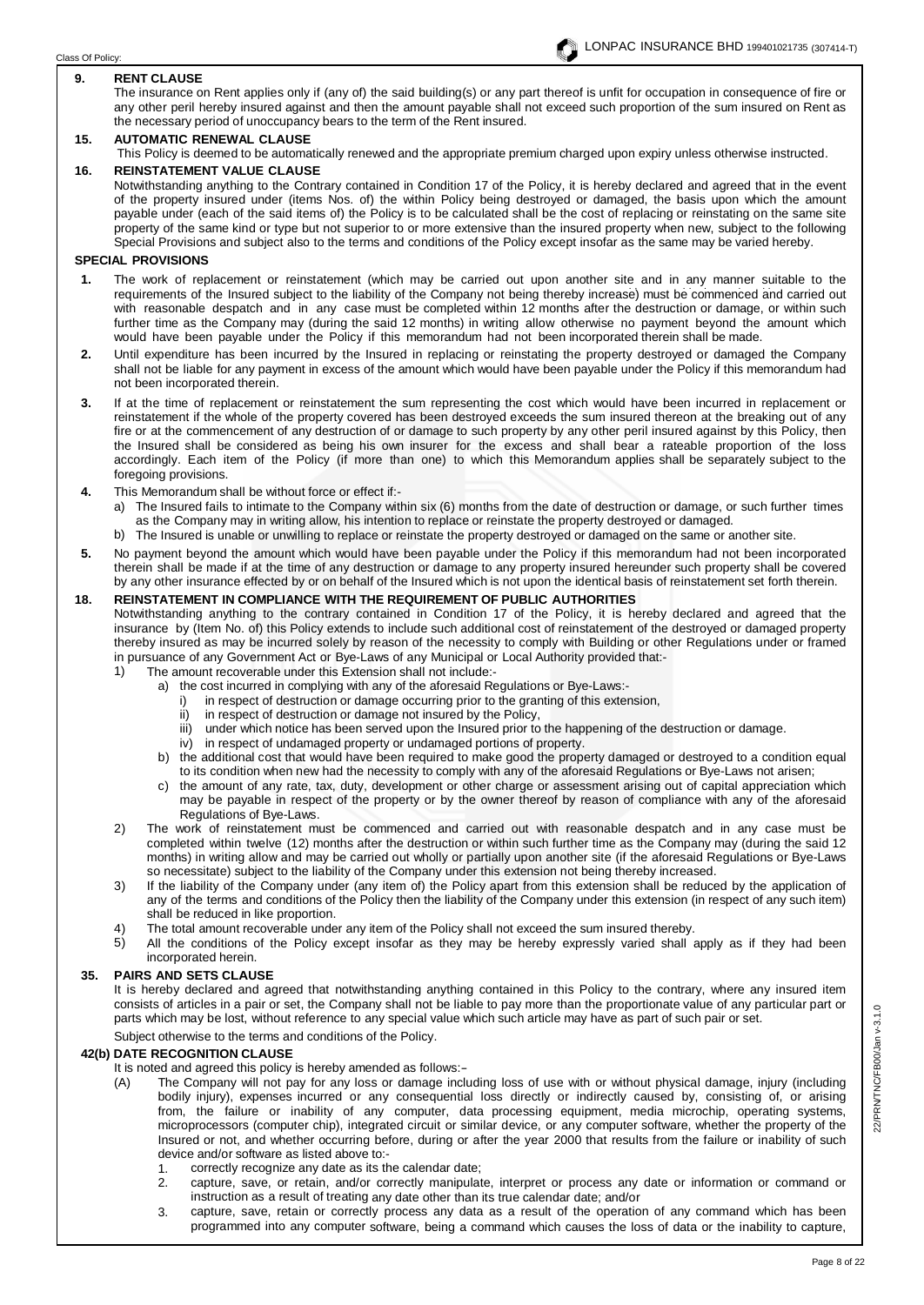save, retain or correctly process such data on or after any date.

- (B) It is further understood that the Company will not pay for the repair or modification of any part of any electronic data processing system or any part of any device and/or software as listed above in A.
- (C) It is further understood that the Company will not pay for any loss or damage including loss of use with or without physical damage, injury (including bodily injury), expenses incurred or any consequential loss directly or indirectly arising from any advice, consultation, design, evaluation, inspection, installation, maintenance, repair or supervision done by the Insured or for the Insured or by or for others to determine, rectify or test, any potential or actual failure, malfunction, or inadequacy described in A, above.
- (D) It is further understood that the Company will not pay for any consequential loss resulting from any continuing inability of the computer and equipment described in A above to correctly recognize any date as its true calendar date after the lost or damaged property has been replaced or repaired.

Such loss or damage, injury (including bodily injury), expenses incurred or any consequential loss referred to in A, B, C or D above, is excluded regardless of any other cause that contributed concurrently or in any other sequence to the same. Subject otherwise to the terms and conditions of the policy.

## **45. PROPERTY DAMAGE CLARIFICATION CLAUSE**

Property damage covered under this Policy shall mean physical damage to the substance of property. Physical damage to the substance of property shall not include damage to data or software, in particular any detrimental change in data, software or computer programs that is caused by deletion, a corruption or a deformation of the original struture. Consequently the following are excluded from, this Policy:-

- (A) Loss of or damage to data or software, but not limited any detrimental change in data, software or computer programs that is caused by a deletion, a corruption or a deformation of the original structure, and any business interruption losses resulting from such loss or damage. Notwithstanding this exclusion, loss or damage to data or software, which is the direct consequence of insured physical damage to the subtance of property, shall be covered.
- (B) Loss or damage resulting from an impairment in the function, availability, range of use or accessibility of data, software or computer programs, and any business interruption losses resulting from such loss or damage.

# **47. RADIOACTIVE/NUCLEAR ENERGY RISKS EXCLUSION CLAUSE**

This insurance does not cover loss, damage, cost or expense of whatsoever nature directy or indirectly caused by, resulting from or in connection with any of the following regardless of any other cause or event contributing concurrently or in any other sequence to the loss:-

- 1. ionising radiations from or contamination by radioactivity from any nuclear fuel or from any nuclear waste or from the combustion of nuclear fuel;
- 2. the radioactive, toxic, explosive or other hazardous or contaminating properties of any nuclear installation, reactor or other nuclear assembly or nuclear component thereof
- 3. any weapon of war employing atomic or nuclear fission and/or fussion or other like reaction or radioactive force or matter

## **OPTIONAL BENEFIT NO 5A** – Extension For Extended Theft Cover But Excluding Theft By Domestic Servants Or Any Member Of **Your Family** Or **Household**

### **What is Covered**

Insured event No 6. Will now be read as follows:

Theft or any attempted theft.

- For contents temporarily removed, theft is only insured:
	- at any Bank, Safe Deposit or occupied private dwellings;
- 
- ii) in any building where **You** or any member of **Your family** is residing;<br>iii) in the course of removal to or from any Bank or Safe Deposit whilst **Y** in the course of removal to or from any Bank or Safe Deposit whilst You, a member of Your family or an authorized person is in charged.

For contents temporarily removed to places other than (i), (ii) and (iii) above, the contents will only be insured against theft or any attempted theft, when accompanied by actual forcible and violent breaking into or out of a building.

#### **What is Not Covered**

- 1. (a) If the building or any part of it is lent, let or sub-let.
	- (b) If theft occurs in any outbuilding not directly communicating with the private dwelling house or private flat / apartment / condominium. (c) Theft of servant's property outside **Your** private dwelling house or private flat / apartment / condominium.
- UNLESS accompanied by actual forcible and violent breaking into or out of a building
- 2. Theft from the **open**.
- 3. The first 1% of the Total **Sum Insured** on Contents or RM250.00, whichever is lower.
- 4. Theft by **Your** domestic servants or any member of **Your family** or **Household**
- 5. If the Private Dwelling House was unoccupied for more than ninety (90) days consecutively in any one **Period of Insurance**, this cover will be suspended unless agreed by **Us** by way of an **endorsement**

**OPTIONAL BENEFIT NO 5B** – Extension For Extended Theft Cover Including Theft By Domestic Servants

# **What is Covered**

Insured event No 6. Will now be read as follows:

Theft or any attempted theft including theft by the **Insured's** domestic servant(s).

For contents temporarily removed, theft is only insured:

- at any Bank, Safe Deposit or occupied private dwellings;
- ii) in any building where **You** or any member of **Your family** is residing;

iii) in the course of removal to or from any Bank or Safe Deposit whilst **You**, a member of **Your family** or an authorized person is in charged.

For contents temporarily removed to places other than (i), (ii) and (iii) above, the contents will only be insured against theft or any attempted theft, when accompanied by actual forcible and violent breaking into or out of a building.

# **What is Not Covered**

- 1. (a) If the building or any part of it is lent, let or sub-let.
	- (b) If theft occurs in any outbuilding not directly communicating with the private dwelling house or private flat/apartment/condominium. (c) If theft of servant's property other than from the private dwelling house or private flat/apartment/condominium.
- UNLESS accompanied by actual forcible and violent breaking into or out of a building.
- 2. Theft from the **open**.
- 3. The first 1% of the Total **Sum Insured** on Contents or RM250.00, whichever is lower.
- 4. If the Private Dwelling House was unoccupied for more than ninety (90) days consecutively in any one **Period of Insurance**, this cover will be suspended unless agreed by **Us** by way of an **endorsement.**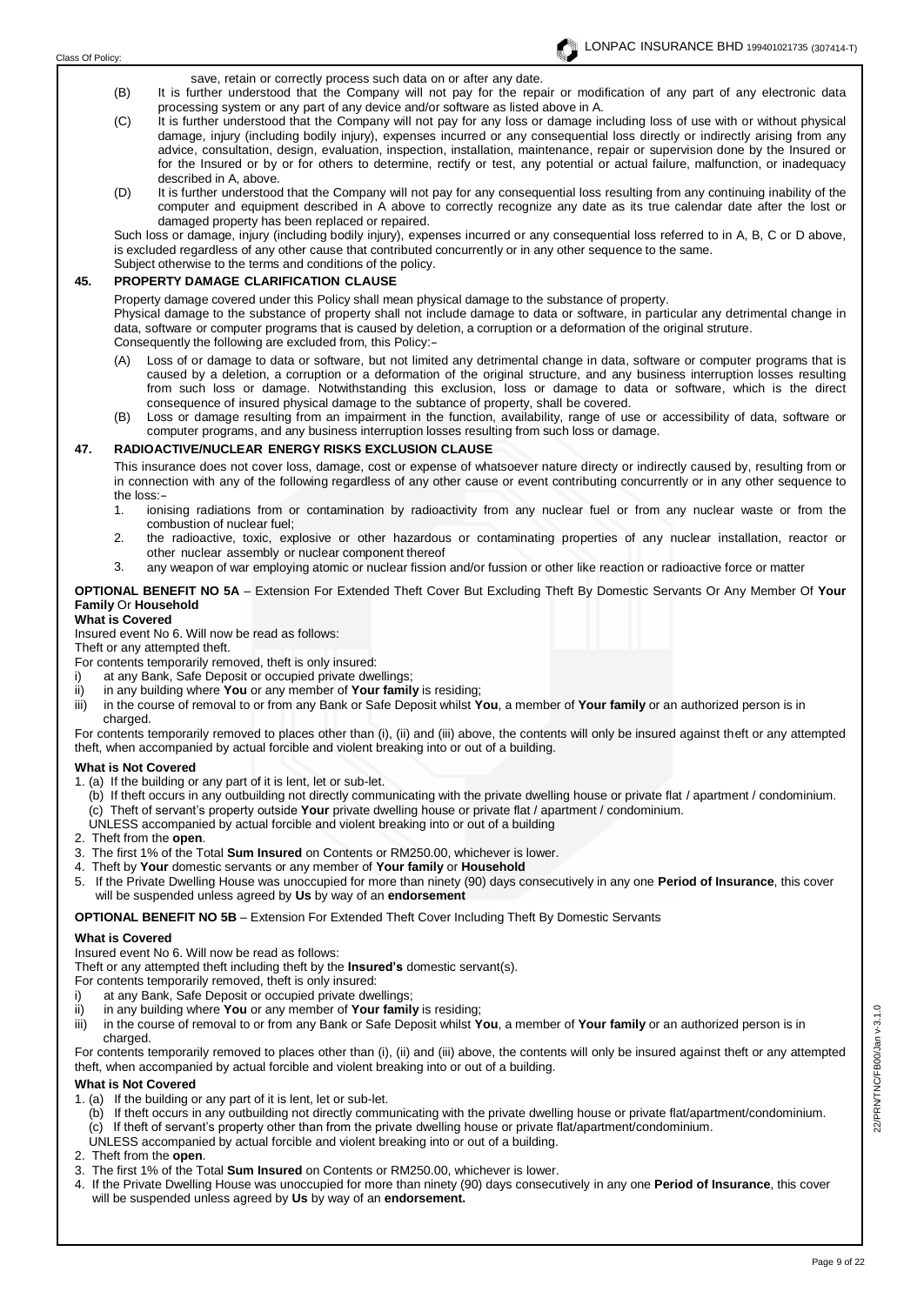### **OPTIONAL BENEFIT NO. 8** – Extension to cover Riot, Strike and Malicious Damage

#### **What is Covered**

This insurance is extended to cover Riot, Strike and Malicious Damage.

Loss or damage to property **insured** directly caused by :

- (1) The act of any person taking part together with others in any disturbance of the public peace (whether in connection with a strike or lock-out or not) not an **occurrence** mentioned in items (a), (b) and (c) under the section "What is Not Covered" of this extension.
- (2) The action of any lawfully constituted authority in suppressing or attempting to suppress any such disturbance or in minimising the consequences of any such disturbance.
- (3) The wilful act of any striker or lock-out worker done in furtherance of a strike or in resistance to a lock-out.
- (4) The action of any lawfully constituted authority in preventing or attempting to prevent any such act or in minimising the consequences of any such act.
- (5) The malicious act of any person ( whether or not such act is committed in the course of a disturbance of the public peace) not being an act amounting to or committed in connection with an **occurrence** mentioned in items (a), (b) and (c) under the section "What is Not Covered" of this extension.

#### Average

If the property insured shall at the breaking out of any fire or at the commencement of any destruction of or damage to such property by any other peril insured against by this extension is collectively of greater value than the **sum insured**, then **You** will be responsible for the difference and will bear a pro-rated share of the amount of loss. This average condition will apply separately for each item insured. Subject otherwise to the terms and conditions of the **Policy**.

#### **What is Not Covered**

Loss or damage occasioned by or through or in consequence, directly or indirectly, of any of the following **occurrences**, namely:

- a) War, invasion, act of foreign enemy, hostilities, or warlike operations (whether war be declared or not), civil war;
- b) Mutiny, civil commotion assuming the proportions of or amounting to a popular uprising, military uprising, insurrection, rebellion, revolution, military or usurped power;
- c) Any act of terrorism,

For this purpose an act of terrorism means an act, including but not limited to the use of force or violence and/or the threat of any person or groups of persons, whether acting alone or on behalf of or in connection with any organisations or governments, committed for political, religious, ideological or similar purposes including the intention to influence any government and/or to put the public, or any section of the public in fear.

In any action, suit or other proceedings, where **We** alleges that by reason of the provisions of this Condition any loss or damage is not covered by this insurance, the burden of proving that such loss or damage is covered shall be upon **You.**

- d) In respect of malicious acts, **we** shall not be liable for any loss or damage by fire or explosion nor for any loss or damage arising out of or in the course of burglary, housebreaking, theft or larceny or any attempt of such acts or caused by any person taking part.
- e) Loss of earnings, loss by delay, loss of market or other **consequential** or indirect loss or damage of any kind or description whatsoever.
- f) Loss or damage due to total or partial cessation of work or the retarding or interruption or cessation of any process or operation.
- g) Loss or damage caused by permanent or temporary dispossession resulting from confiscation, commandeering or requisition by any lawfully constituted authority**.**
- h) Loss or damage caused by permanent or temporary dispossession of any building resulting from the unlawful occupation by any person of such building.

For g) or h) above, We are not relieved of any liability to You in respect of physical damage to the property insured occurring before dispossession or during temporary dispossession

# **ENDORSEMENT NO.11- ASBESTOS EXCLUSION**

The 'Liability to the Public' section of this policy excludes all claims and losses based upon, arising out of, directly or indirectly resulting from or in consequence of, or any way involving:-

- 1. asbestos, or
- 2. any actual or alleged asbestos related injury or damage involving the use, presence, existence, detection, removal, elimination o r avoidance of asbestos or exposure or potential exposure to asbestos.

# **48. UNVALUED POLICY CLAUSE**

This is an unvalued policy. The onus is on the Insured to prove the actual value of the Property insured at the time of the happening of its destruction or the actual amount of such damage.

# **SPECIAL EXTENSIONS / CLAUSES / ENDORSEMENTS APPLY TO THE WHOLE POLICY**

# **PROPERTY CYBER AND DATA EXCLUSION (LMA 5401)**

1. Notwithstanding any provision to the contrary within this Policy or any endorsement thereto this Policy excludes any:

1.1 Cyber Loss;

- 1.2 loss, damage, liability, claim, cost, expense of whatsoever nature directly or indirectly caused by, contributed to by, resulting from, arising out of or in connection with any loss of use, reduction in functionality, repair, replacement, restoration or reproduction of any Data, including any amount pertaining to the value of such Data;
- regardless of any other cause or event contributing concurrently or in any other sequence thereto.
- 2. In the event any portion of this endorsement is found to be invalid or unenforceable, the remainder shall remain in full force and effect.
- 3. This endorsement supersedes and, if in conflict with any other wording in the Policy or any endorsement thereto having a bearing on Cyber Loss or Data, replaces that wording.

# **Definitions**

- 4. Cyber Loss means any loss, damage, liability, claim, cost or expense of whatsoever nature directly or indirectly caused by, contributed to by, resulting from, arising out of or in connection with any Cyber Act or Cyber Incident including, but not limited to, any action taken in controlling, preventing, suppressing or remediating any Cyber Act or Cyber Incident.
- 5. Cyber Act means an unauthorised, malicious or criminal act or series of related unauthorised, malicious or criminal acts, regardless of time and place, or the threat or hoax thereof involving access to, processing of, use of or operation of any Computer System.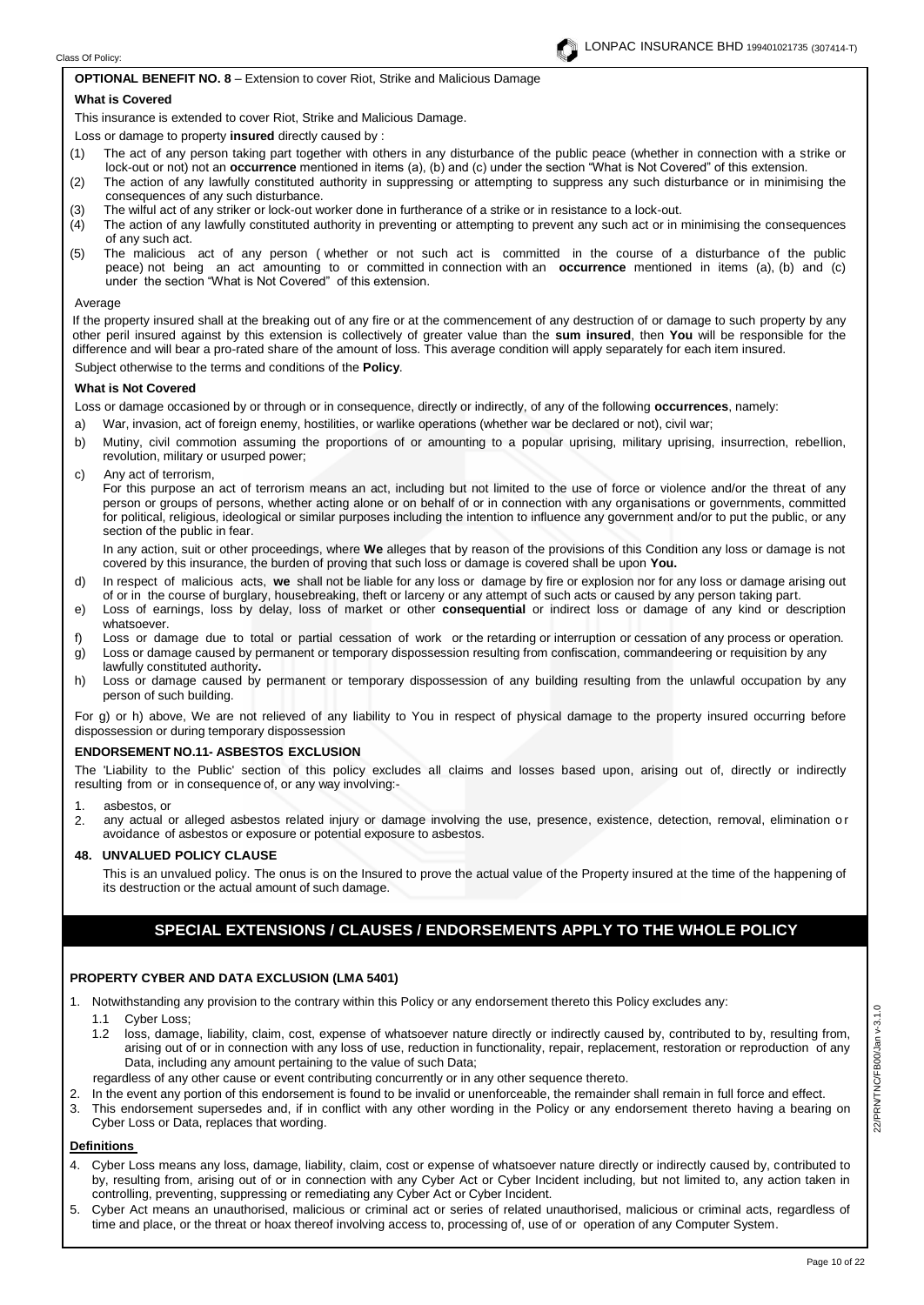#### 6. Cyber Incident means:

- 6.1 any error or omission or series of related errors or omissions involving access to, processing of, use of or operation of any Computer System; or
- 6.2 any partial or total unavailability or failure or series of related partial or total unavailability or failures to access, process, use or operate any Computer System.
- 7. Computer System means:
	- 7.1 any computer, hardware, software, communications system, electronic device (including, but not limited to, smart phone, laptop, tablet, wearable device), server, cloud or microcontroller including any similar system or any configuration of the aforementioned and including any associated input, output, data storage device, networking equipment or back up facility, owned or operated by the Insured or any other party.
- 8. Data means information, facts, concepts, code or any other information of any kind that is recorded or transmitted in a form to be used, accessed, processed, transmitted or stored by a Computer System.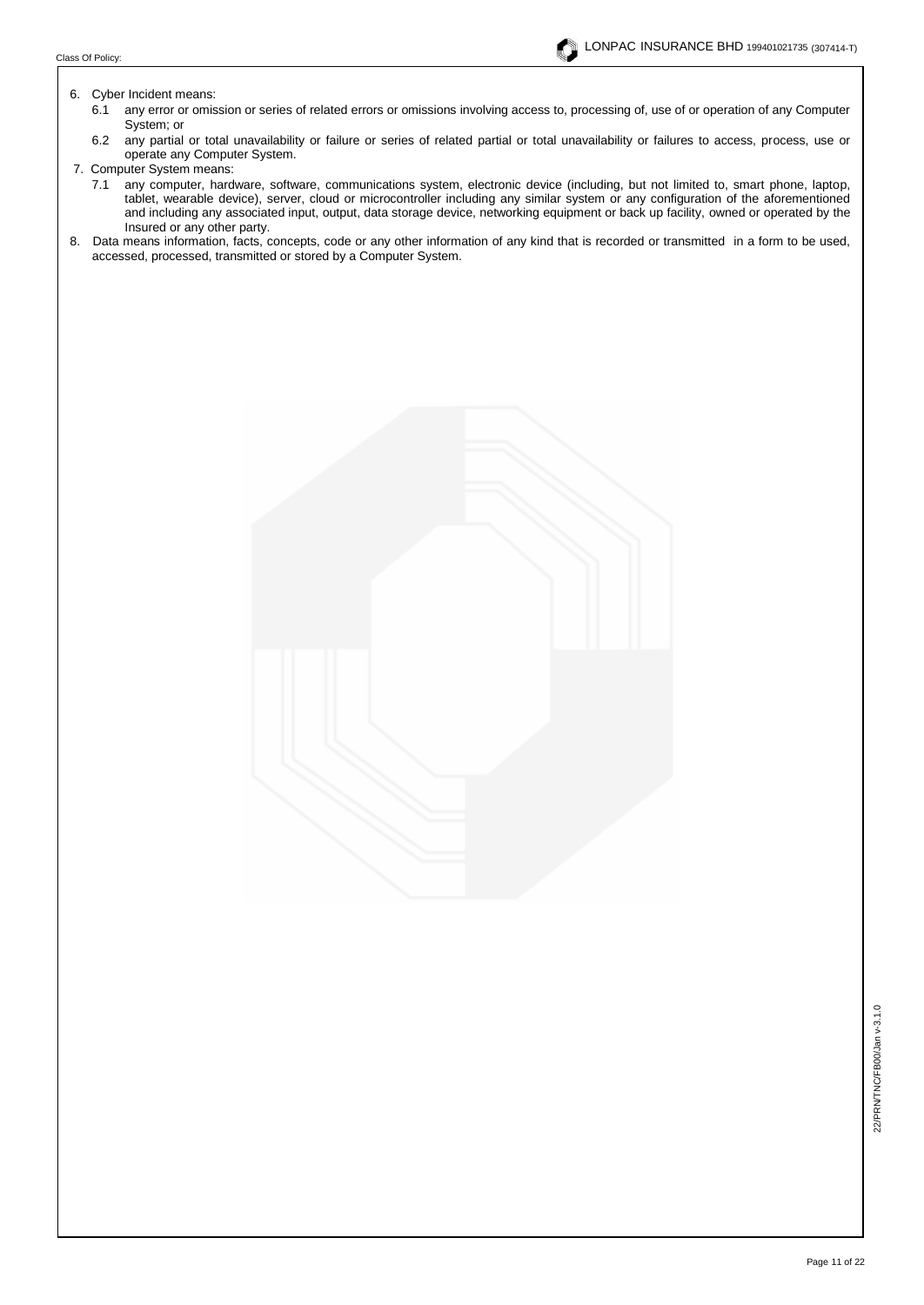# *POLISI EMPUNYA RUMAHTARIFF*

# *PERJANJIAN KAMI*

#### *Terpakai bagi Kontrak Insurans Pengguna*

*Polisi ini dikeluarkan sejajar dengan pembayaran dari Premium yang ditentukan dalam Jadual Polisi dan menurut kepada kenyataan yang telah dikemukakan di dalam Borang Cadangan Anda (atau semasa Anda memohon insurans ini) dan segala kenyataan yang telah dibuat oleh Anda pada atau semasa penyerahan Borang Cadangan Anda (atau semasa Anda memohon insurans ini) dan pada masa perjanjian ini ditandatangani. Jawapan dan sebarang pernyataan lain yang Anda berikan akan menjadi sebahagian daripada kontrak insurans antara Anda dan pihak Kami. Walau bagaimanapun, sekiranya terdapat sebarang salah nyata semasa pra-kontrak berhubung dengan jawapan Anda atau di mana-mana pernyataan yang diberikan oleh Anda, hanya remedi yang terdapat dalam Jadual 9 Akta Perkhidmatan Kewangan 2013 akan diguna pakai.* 

*Polisi ini bertindak atas terma-terma dan syarat-syarat kontrak insurans seperti yang telah dipersetujui antara Anda dan pihak Kami.*

#### *Terpakai bagi Kontrak Insurans Komersial*

*Polisi ini dikeluarkan sejajar dengan pembayaran dari Premium yang ditentukan dalam Jadual Polisi dan menurut kepada kenyataan yang telah dikemukakan di dalam Borang Cadangan pihak yang diinsurans (atau semasa pihak yang diinsurans memohon insurans ini) dan segala kenyataan yang telah dibuat oleh pihak yang diinsurans pada atau semasa penyerahan Borang Cadangan pihak yang diinsurans (atau semasa pihak yang diinsurans memohon insurans ini) dan pada masa perjanjian ini ditandatangani. Jawapan dan sebarang pernyataan lain yang pihak yang diinsurans berikan akan menjadi sebahagian daripada kontrak insurans antara pihak yang diinsurans dan Lonpac Insurance Bhd (selepas ini dirujuk sebagai "Syarikat"). Sekiranya terdapat sebarang salah nyata pada pra-kontrak berhubung dengan jawapan pihak yang diinsurans atau di mana-mana pernyataan yang diberikan oleh pihak yang diinsurans, ia mungkin mengakibatkan pembatalan kontrak insurans pihak yang diinsurans, keengganan atau pengurangan gantirugi pihak yang diinsurans, perubahan terma atau penamatan kontrak insurans pihak yang diinsurans.* 

*Polisi ini bertindak atas terma-terma dan syarat-syarat kontrak insurans seperti yang telah dipersetujui antara pihak yang diinsurans dan pihak Syarikat.* 

# *APAKAH YANG MEMBENTUK POLISI INI*

*Insurans tidak melindungi diri Anda terhadap sebarang kemungkinan yang akan berlaku.*

*Sila baca Polisi ini dengan teliti bagi memastikan Anda faham tentang apa yang dilindungi serta terma dan syarat yang digunapakai dan pastikan Anda berpuashati dengan perlindungan yang diberi.* 

#### *Tajuk-tajuk yang tertera bukan sebahagian daripada kandungan Polisi.*

*Polisi, Jadual dan Pengendorsan-pengendorsan mesti dibaca bersama kerana ianya membentuk kontrak insurans Anda.*

*Polisi ini menetapkan apa yang diinsuranskan terhadap Anda seperti yang ditunjukkan di dalam Jadual dan keadaan di mana Anda dilindungi atau dicakupi.*

*Sesetengah perkataan dan pernyataan dicetak dalam huruf tebal kerana ianya mempunyai makna yang khusus di dalam Polisi ini. Anda boleh menyemak maknanya di bahagian Glosari.*

*Perlindungan insurans yang diperuntukan di bawah Polisi ini adalah bergantung sepenuhnya kepada Anda mengamati dan memenuhi sepenuhnya terma-terma, peruntukan-peruntukan, pengendorsan-pengendorsan serta fasal-fasal Polisi ini.*

# *KEWAJIPAN ANDA UNTUK MEMBERITAHU KAMI*

#### *Kewajipan Pendedahan*

#### *Terpakai bagi Kontrak Insurans Pengguna*

*Apabila Anda telah memohon insurans ini sepenuhnya untuk tujuan yang tidak berkaitan dengan perdagangan, perniagaan atau profesion Anda, Anda mempunyai kewajipan untuk mengambil langkah yang munasabah untuk tidak salah nyata dalam menjawab soalan yang terdapat dalam Borang Cadangan (atau semasa Anda memohon insurans ini) iaitu Anda perlu menjawab soalan dengan penuh dan tepat. Kegagalan dalam mengambil langkah munasabah dalam menjawab soalan-soalan boleh mengakibatkan pembatalan kontrak insurans Anda, keengganan atau pengurangan gantirugi Anda, perubahan terma atau penamatan kontrak insurans Anda selaras dengan remedi di Jadual 9 Akta Perkhidmatan Kewangan 2013.* 

*Anda juga dikehendaki mendedahkan perkara-perkara lain yang Anda tahu akan mempengaruhi keputusan pihak Kami dalam menerima risiko dan menentukan kadar dan terma yang akan dikenakan.* 

*Anda juga mempunyai kewajipan untuk memberitahu Kami dengan serta-merta jika pada bila-bila masa selepas kontrak insurans Anda ditandatangani, diubah atau diperbaharui dengan Kami, apa-apa maklumat yang diberikan di dalam Borang Cadangan (atau semasa Anda memohon insurans ini) tidak tepat atau telah berubah.* 

#### *Terpakai bagi Kontrak Insurans Komersial*

*Apabila Anda telah memohon insurans ini sepenuhnya untuk tujuan yang berkaitan dengan perdagangan, perniagaan atau profesion Anda, Anda mempunyai kewajipan untuk mendedahkan apa-apa perkara yang Anda tahu yang akan mempengaruhi keputusan Kami dalam menerima risiko dan menentukan kadar dan terma yang dikenakan dan apa-apa perkara yang munasabah yang boleh dijangka sebagai relevan, jika tidak ia boleh mengakibatkan pembatalan kontrak insurans Anda, keengganan atau pengurangan gantirugi Anda, perubahan terma atau penamatan kontrak insurans Anda.* 

*Anda juga mempunyai kewajipan untuk memberitahu Kami dengan serta-merta jika pada bila-bila masa selepas kontrak insurans Anda ditandatangani, diubah atau diperbaharui dengan Kami, apa-apa maklumat yang diberikan di dalam Borang Cadangan (atau semasa Anda memohon insurans ini) tidak tepat atau telah berubah.* 

#### *Notis-notis Insurans yang Lain*

*Anda dikehendaki memberitahu Kami tentang insurans lain yang telah Anda beli ketika Anda membeli insurans ini dan juga semasa tempoh perlindungan insurans ini, yang melindungi mana-mana bahagian harta yang sama yang diinsuranskan di bawah Polisi ini. Notis tersebut hendaklah diberi dan diendorskan oleh Kami di dalam Polisi ini sebelum kejadian apa-apa kerugian atau kerosakan.*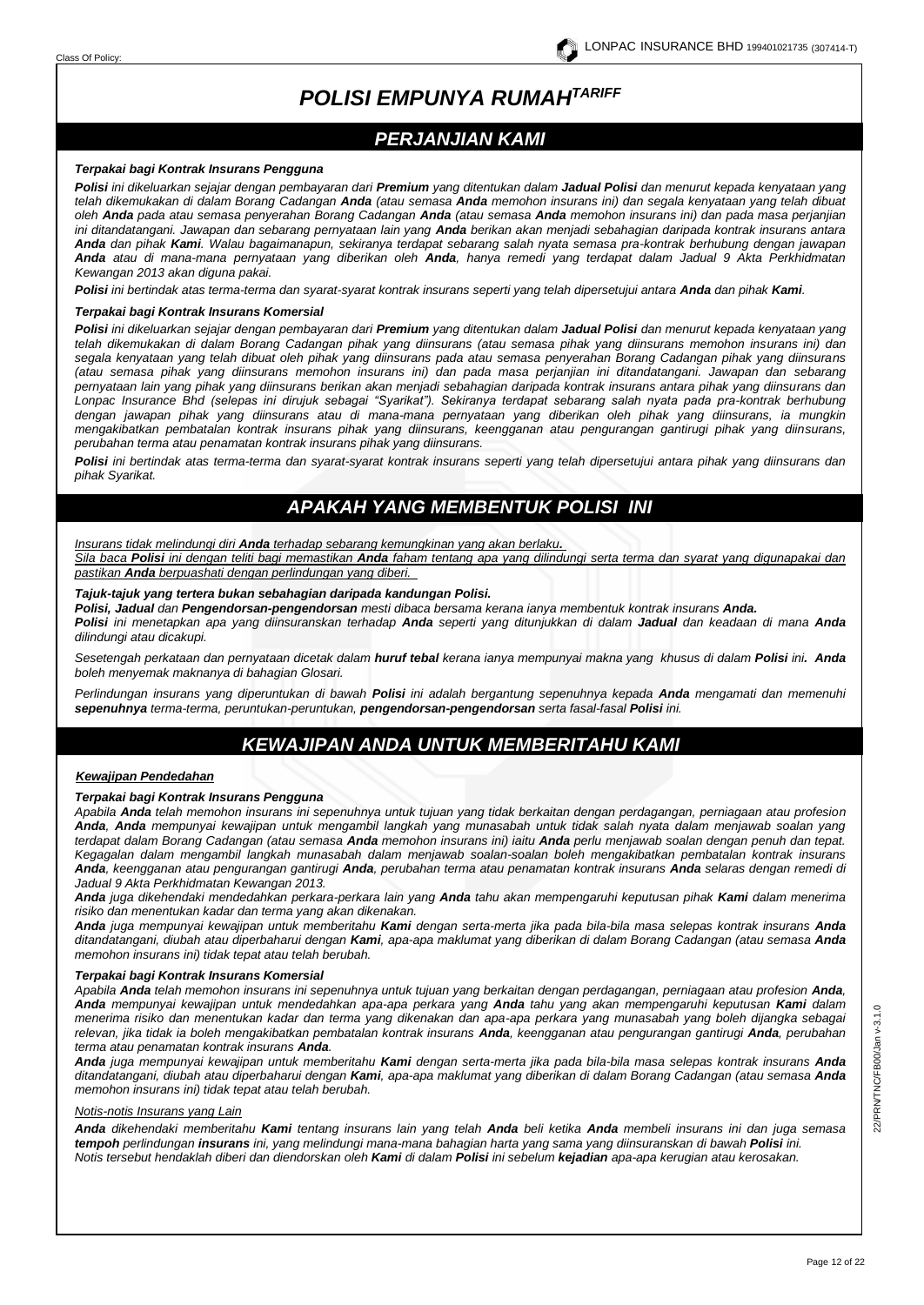# *FASAL MENGINSURANS (DIGUNAPAKAI UNTUK BANGUNAN DAN/ATAU ISI KANDUNGANNYA)*

*Kami akan menginsuranskan Bangunan-bangunan dan/atau Isi Kandungan seperti yang dinyatakan di dalam Jadual Anda semasa tempoh insurans.*

*Perlindungan ini akan diberikan atas dasar bahawa Anda bersetuju untuk membayar Kami Premium bagi perlindungan insurans.*

*Sehubungan dengan apa-apa Kejadian Yang Diinsuranskan yang berlaku dalam tempoh insurans ini dan tertakluk kepada had-had, pengecualian dan syarat yang terkandung dan disahkan di dalam Polisi, Kami akan, melalui bayaran atau melalui pemulihan semula atau pembaikan, mengganti rugi Anda terhadap kerugian atau kerosakan kepada harta yang diinsuranskan seperti yang dinyatakan di dalam Jadual.*

*Polisi ini melindungi Anda sehingga Jumlah Yang Diinsuranskan sebagaimana tercatat di dalam Jadual untuk kerugian atau kerosakan terhadap bangunan Anda dan/atau Isi Kandungan Anda yang disebabkan oleh Kejadian Yang Diinsuranskan. Jadual Anda akan menunjukkan samada Anda telah menginsuranskan bangunan Anda, isi kandungan Anda atau kedua-duanya.* 

#### *Bangunan Anda*

*"Bangunan" bermakna bangunan rumah kediaman persendirian di mana premis tersebut terletak termasuk:*

- *segala pejabat domestik, kandang kuda;*
- *garaj dan bangunan-bangunan luar yang digunakan semata-mata yang berkaitan dengannya dan di atas premis yang sama;*
- *lekapan dan lengkapan;*
- *dinding, pintu pagar dan pagar di sekeliling premis.*
- *Kediaman Rumah Persendirian juga merujuk kepada Bangunan Rumah Pangsa dan Pangsapuri.*

*Apabila Blok Rumah Pangsa atau Pangsapuri diinsuranskan, Kediaman Rumah Persendirian akan merujuk kepada Kediaman Rumah Pangsa atau Pangsapuri.*

# *Kandungan Anda*

*"Kandungan" bermakna segala jenis barangan rumah dan setiap barangan peribadi yang dihuraikan, yang dipunyai oleh Anda atau mana-mana Ahli Keluarga Anda yang biasanya menghuni bersama Anda yang terkandung di Rumah Kediaman Persendirian, Rumah Pangsa atau Pangsapuri dan semua pejabat domestik, kandang kuda, garaj dan bangunan-bangunan luar domestik yang digunakan semata-mata berkaitan dengannya di atas premis yang sama yang ditentukan di dalam Jadual.*

# *Apa yang Dilindungi*

*Kandungan yang dilindungi adalah terhad kepada:*

- *a) Tidak ada satu barang pun (tidak termasuk perabut, piano, organ, peralatan rumahtangga, radio, set televisyen, set perakam video, peralatan Hi-Fi) hendaklah dianggap mempunyai nilai lebih besar daripada lima (5) peratus daripada Keseluruhan Jumlah Yang Diinsuranskan ke atas Kandungan kecuali barangan sedemikian secara khusus diisytiharkan sebagai butiran yang berasingan;*
- *b) Jumlah nilai barang platinum, emas dan perak, barang kemas dan bulu binatang hendaklah dianggap tidak melebihi satu per tiga daripada Keseluruhan Jumlah Yang Diinsuranskan ke atas Kandungan.*

# *Apa yang Tidak Dilindungi*

*Kandungan yang dilindungi tidak termasuk:*

- *a) Mana-mana bahagian daripada struktur atau siling, kertas dinding atau yang seumpamanya;*
- *b) Harta yang diinsuranskan di bawah Polisi yang lebih khusus;*
- *c) Suratikatan, bon, bil pertukaran, nota janji hutang, cek, sekuriti untuk wang, setem, sebarang bentuk dokumen, wang tunai, matawang kertas, nota bank, manuskrip, pingat dan duit syiling, kenderaan bermotor dan eksesori atau ternakan, kecuali secara khusus dinyatakan di dalam Jadual.*

# *WARANTI YANG DIGUNAPAKAI (DIGUNAPAKAI UNTUK BANGUNAN DAN/ATAU ISI KANDUNGANNYA)*

*Polisi ini adalah tertakluk kepada waranti-waranti berikut:*

#### *1.Waranti Larangan Barang Niaga*

*Tidak ada mana-mana bahagian premis digunakan untuk membuat atau meletak atau menyimpan barang niaga semasa berkuatkuasanya polisi ini.*

#### *Waranti Premium*

*Premium yang perlu dibayar kepada Kami mesti dijelaskan dan diterima oleh Kami dalam masa enam puluh (60) hari dari tarikh bermulanya polisi/endorsemen/sijil pembaharuan.*

*Jika syarat ini tidak dipatuhi, maka kontrak ini secara automatik adalah terbatal dan Kami berhak ke atas premium pro rata sepanjang tempoh Kami menanggung risiko.*

*Apabila premium yang perlu dibayar diterima oleh ejen Kami yang diberi kuasa, bayaran tersebut hendaklah dianggap sebagai telah diterima oleh Kami bagi maksud waranti ini.* 

*Beban membuktikan bahawa premium yang perlu dibayar telah diterima oleh seseorang, termasuklah ejen insurans yang tidak diberi kuasa untuk menerima premium tersebut terletak pada Kami.*

## *KEJADIAN YANG DIINSURANSKAN*

# *(DIGUNAPAKAI UNTUK UNTUK BANGUNAN DAN/ATAU ISI KANDUNGANNYA)*

#### *Apa yang Dilindungi*

*Kami akan memberi perlindungan untuk kerugian atau kerosakan kepada Bangunan dan/atau Isi Kandungan Anda yang disebabkan oleh mana-mana yang berikut:*

- *1) Kebakaran, Kilat, Petir, Kebakaran Bawah Tanah*
- *2) Letupan*
- *3) Pesawat atau Peranti Udara yang lain dan/atau benda yang gugur daripadanya*
- *4) Hentaman terhadap mana-mana bangunan:*
	- *i) Untuk Kediaman Persendirian, oleh sebarang kenderaan jalan raya atau binatang bukan kepunyaan atau dibawah kawalan:* • *Anda; atau* 
		- *Ahli Keluarga Anda*
	- *ii) Untuk Blok Rumah Pangsa Atau Pangsapuri, oleh sebarang kenderaan jalan raya atau binatang bukan kepunyaan atau di bawah kawalan:*
		- *Anda; atau*
		- *Ejen atau orang gaji Anda atau*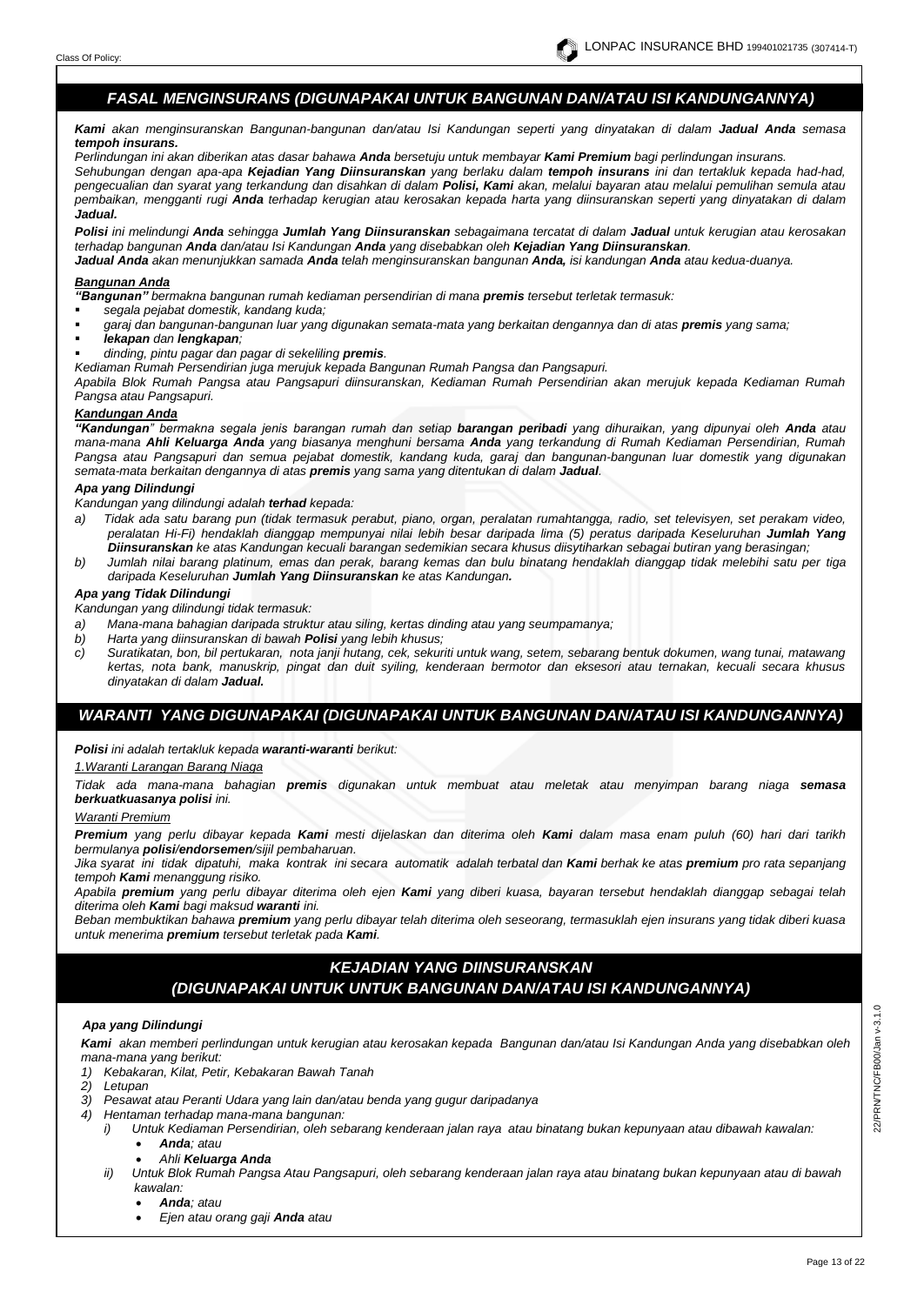

• *Mana-mana orang yang mendiami rumah pangsa, pangsapuri persendirian.*

*5) Pecahnya atau Melimpahnya Tangki, Peralatan atau Paip Air Rumah*

#### *Apa yang Tidak Dilindungi*

- *a) Amaun Lebihan yang dinyatakan dalam Jadual.*
- *b) Kemusnahan atau kerosakan yang berlaku ketika Rumah Kediaman Persendirian tidak dihuni.*
- *6) Kecurian, tetapi jika di sertai dengan pemecahan masuk ke dalam atau keluar daripada sesebuah bangunan atau sebarang percubaan dengan menggunakan kekerasan dan keganasan sebenar*

#### *Apa yang Tidak Dilindungi*

- *a) Sekiranya Rumah Kediaman Persendirian tidak di huni lebih daripada sembilan puluh (90) hari sama ada secara terus menerus atau tidak dalam mana-mana satu tempoh insurans, perlindungan ini akan diberhentikan sementara melainkan dipersetujui oleh Kami melalui pengendorsan.*
- *b) Kerugian atau kerosakan akibat dari kecurian oleh pembantu rumah domestik Anda atau mana-mana ahli keluarga Anda.*
- *7) Hurikan, Siklon, Taufan, Ribut Angin*

### *Apa yang Tidak Dilindungi*

- *a) Amaun Lebihan yang dinyatakan dalam Jadual*
- *b) Kerugian atau kerosakan kepada:* 
	- *i) Mana-mana bangunan semasa dalam pembinaan, pembinaan semula atau pembaikan kecuali semua pintu luar, tingkap dan bukaan lain adalah lengkap dan dilindungi;*
	- *ii) Cerobong asap logam, bidai kajang, papan tanda lekapan atau kelengkapan luar yang lain termasuk pintu pagar dan pagar.*

#### *8) Gempa Bumi, Letupan Gunung Berapi Apa yang Tidak Dilindungi*

- *a) Amaun Lebihan yang dinyatakan dalam Jadual*
- *9) Banjir*

#### *Apa yang Tidak Dilindungi*

- *b) Amaun Lebihan yang dinyatakan dalam Jadual*
- *c) Kerugian atau kerosakan kepada bangunan yang disebabkan oleh penenggelaman atau gelinciran tanah kecuali disebabkan oleh gempa bumi atau letupan gunung berapi.*
- *10) Rompakan dan tahan di dalam premis harta benda Anda Apa yang Tidak Dilindungi Tidak Diguna Pakai*

# *MANFAAT TAMBAHAN*

*Manfaat Tambahan disediakan untuk Anda tanpa sebarang premium tambahan tetapi tertakluk kepada terma-terma dan syarat-syarat di dalam Polisi.*

 *Digunapakai sekiranya Polisi ini hanya melindungi isi Kandungan Anda*

*(A) Harta Yang Dipindahkan Sementara*

# *Apa yang Dilindungi*

*Anda dilindungi di bawah Kejadian Yang Diinsuranskan apabila isi kandungan rumah dipindahkan sementara daripada kediaman persendirian Anda tetapi masih dalam kawasan Geografi, dengan syarat harta tersebut tidak dilindungi di bawah Polisi insurans lain. Had tanggungan di bawah manfaat ini adalah 15% daripada Keseluruhan Jumlah Diinsuranskan ke atas isi kandungan rumah.*

#### *Apa yang Tidak Dilindungi*

- *a) Isi kandungan yang dipindahkan untuk jualan atau pameran;*
- *b) Isi kandungan yang diletakkan di tempat simpanan perabut;*
- *c) Kerugian akibat Kejadian Yang Diinsuranskan 7 (Hurikan, Siklon, Taufan, Ribut Angin), Kejadian Yang Diinsuranskan 8 (Gempa Bumi, Letupan Gunung Berapi) dan Kejadian Yang DIinsuranskan 9 (Banjir) ketika isi kandungan dalam transit*

# *(B) Kerosakan kepada Cermin Kaca*

# *Apa yang Dilindungi*

*Anda dilindungi untuk kepecahan kepada cermin ketika di dalam kediaman persendirian.*

*Had tanggungan Kami adalah RM500.00 sekeping setiap kemalangan.*

#### *Apa yang Tidak Dilindungi*

*a) Cermin Bimbit*

### *(C) Pampasan Untuk Kematian*

# *Apa yang Dilindungi*

*Anda dilindungi terhadap kecederaan maut (kematian) yang terjadi dalam Rumah Kediaman Persendirian akibat keganasan luaran dan nyata disebabkan oleh pencuri atau kebakaran, dengan syarat kematian berlaku dalam tempoh tiga (3) bulan kalendar selepas kecederaan sedemikian.* 

*Sekiranya terdapat lebih dari satu (1) nama yang diinsuranskan, Kami akan bertanggungjawab hanya pada satu kadar bahagian setimpal pampasan. Untuk sebuah badan Korporat, Anda mestilah menamakan seorang atau lebih dan nama-nama ini hendaklah dikemukakan kepada Kami.*

*Had tanggungan yang dibenarkan untuk manfaat ini adalah jumlah yang dinyatakan di dalam Jadual atau satu setengah daripada Keseluruhan Jumlah Yang Diinsuranskan ke atas Kandungan, yang mana lebih rendah.*

### *Apa yang Tidak Dilindungi*

#### *Tidak Diguna Pakai*

#### *(D) Harta Orang Gaji*

#### *Apa yang Dilindungi*

*Anda dilindungi ke atas kerugian atau kerosakan yang disebabkan oleh Kejadian Yang Diinsuranskan terhadap pakaian dan barangan peribadi kepunyaan orang gaji domestik Anda, yang tinggal bersama Anda atau mana-mana Ahli Keluarga Anda dalam kawasan Geografi seperti yang dinyatakan di dalam Jadual, dengan syarat harta tersebut tidak dilindungi di bawah Polisi insurans lain.*

#### *Apa yang Tidak Dilindungi*

*a) Wang tunai, matawang kertas, nota bank dan setem.*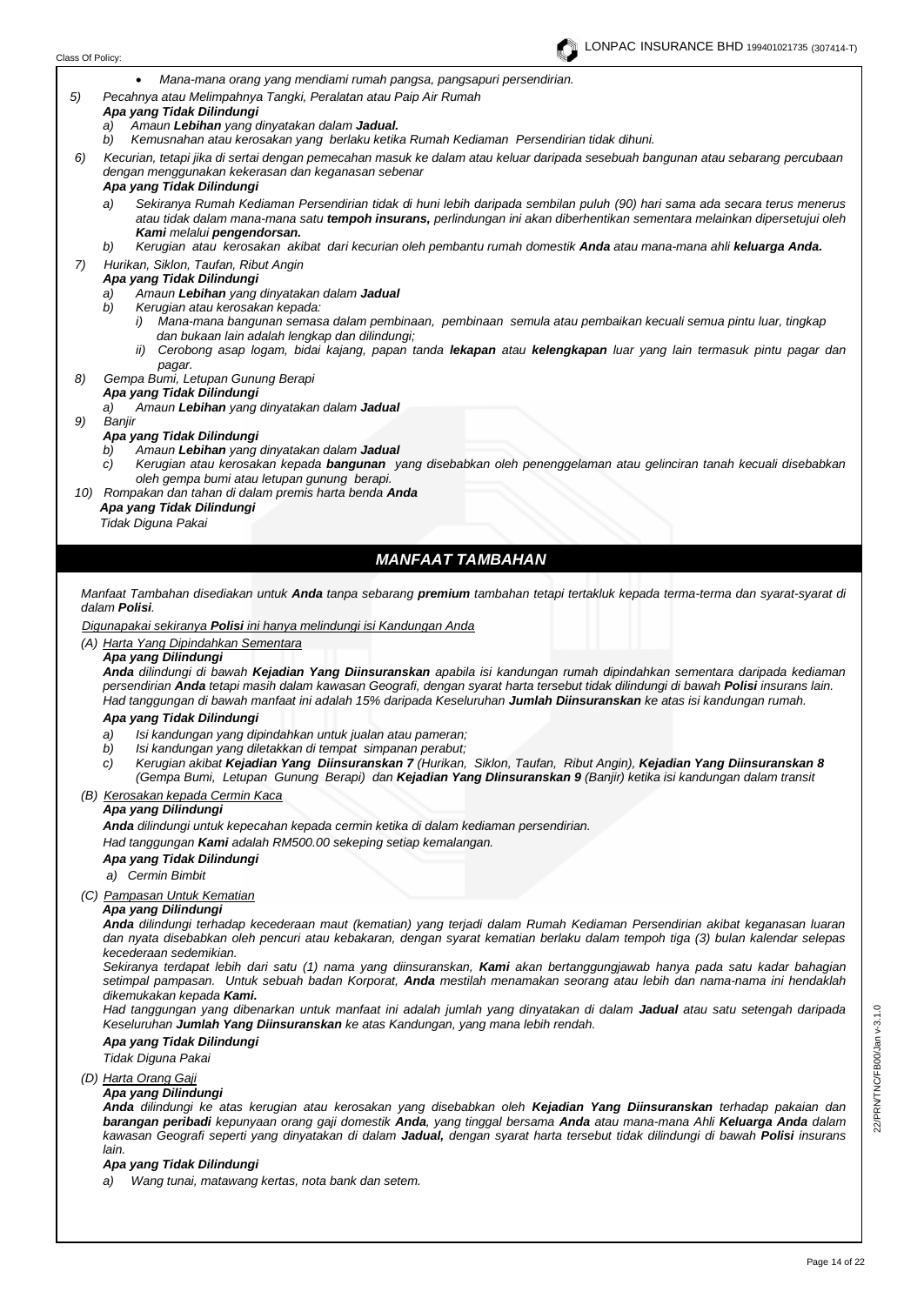#### *Digunapakai sekiranya Polisi Anda menginsuranskan Bangunan dan/atau Isi Kandungan Anda*

# *E) Insurans Sewa*

### *Apa yang Dilindungi*

*Selaku tuanpunya, Anda dilindungi untuk kerugian sewa sekiranya Rumah Kediaman Persendirian Anda seperti yang dinyatakan di dalam Jadual tidak boleh dihuni akibat daripada Kejadian Yang Diinsuranskan bagi tempoh yang diperlukan untuk pengembalian semula.*

*Selaku Penghuni, Kami akan membayar perbelanjaan tambahan yang munasabah yang perlu ditanggung olehnya semasa di sesebuah hotel, rumah tumpangan atau rumah penginapan akibat daripada sesuatu Kejadian Yang Diinsuranskan, bagi tempoh yang diperlukan untuk pengembalian semula.*

*Had liabiliti keseluruhan tidak melebihi sepuluh (10) peratus daripada Keseluruhan Jumlah Yang Diinsuranskan ke atas Bangunan dan/atau Isi Kandungannya.*

*Manfaat ini adalah tambahan kepada Keseluruhan Jumlah Yang Diinsuranskan seperti yang dinyatakan di dalam Jadual.*

# *Apa yang Tidak Dilindung*

*Tidak Diguna Pakai*

# *F) Liabiliti kepada Awam*

# *Apa yang Dilindungi*

*Kami akan mengganti rugi Anda atau pasangan Anda terhadap liabiliti undang-undang dimana Anda mungkin dipertanggungjawabkan berhubung dengan kemalangan atau siri kemalangan yang terjadi dari satu kejadian, dalam tempoh insurans pada harta atau kecederaan anggota badan kepada mana-mana orang yang bukan merupakan Ahli keluarga, Penghuni rumah atau yang berkhidmat dengan Anda:*

- *a) Liabiliti selaku Tuanpunya bangunan yang disebabkan oleh kecacatan di dalam bangunan.*
- *b) Liabiliti selaku Penghuni yang disebabkan oleh kemalangan di dalam atau sekitar Rumah Kediaman Persendirian.*

*Had liabiliti Kami tidak dalam apa jua hal melebihi jumlah yang ditetapkan di dalam Jadual.*

*Kami akan membayar gantirugi kepada Anda dan Pasangan :* 

*i) Sebarang kos perundangan dan perbelanjaan yang boleh diperolehi semula daripada Anda atau pasangan oleh mana-mana pihak yang menuntut dengan syarat kos dan perbelanjaan tersebut ditanggung sebelum tarikh Kami sepatutnya telah membayar atau menawarkan untuk membayar samada amaun penuh tuntutan tersebut atau jumlah amaun yang boleh diperolehi semula yang berkaitan dengan mana-mana satu kejadian.*

*ii) Kos perundangan dan perbelanjaan yang ditanggung oleh Anda atau Pasangan dengan persetujuan Kami.* 

*Jika bangunan-bangunan adalah untuk Blok Rumah Pangsa atau Pangsapuri, gantirugi Kami kepada Anda adalah terhad kepada liabiliti sah bagi tuntutan yang di buat terhadap Anda selaku pemilik Bangunan, seperti yang dinyatakan di dalam Jadual, tetapi bukan sebagai penghuni yang mendiami mana-mana bahagian bangunan berhubung dengan apa-apa kemalangan yang berlaku semasa tempoh insurans.*

*Kami akan membayar gantirugi kepada wakil sah peribadi Anda sekiranya berlaku kematian kepada Anda berhubung dengan liabiliti yang ditanggung oleh Anda atau Pasangan Anda dengan syarat wakil sah peribadi Anda mematuhi dan memenuhi dan tertakluk kepada terma-terma, syarat-syarat serta had-had di dalam Polisi.*

#### *Apa yang Tidak Dilindungi*

- *a) Sebarang tuntutan yang dikeluarkan atau dimulakan terhadap Anda atau pasangan Anda, di mana-mana mahkamah Negaranegara diluar Malaysia.*
- *b) Semua kos perundangan dan perbelanjaan yang mana tidak ditanggung atau boleh diperolehi semula di Malaysia.*
- *c) Kami tidak akan bertanggungjawab ke atas kecederaan atau kerosakan yang timbul daripada atau sampingan kepada:*
	- *pemunyaan, pemilikan atau penggunaan oleh atau bagi pihak Anda atau pasangan Anda berkait akan sebarang lif, kenderaan atau kapal walau apapun jenisnya;*
	- *Menjalankan kerja pengubahan, penambahan, pembaikan atau penghiasan kepada bangunan Anda;*
	- *Kerosakan kepada harta oleh kebakaran penenggelaman atau letupan (selain dari letupan yang diakibatkan oleh dandang domestik) yang dilekapkan kepada rumah pangsa dan pangsapuri individu dalam Bangunan yang diinsuranskan;*
	- *Apa-apa perjanjian kontrak;*
	- *Asbestos atau pendedahan atau potensi terdedah kepada asbestos, apa-apa kecederaan atau kerosakan sebenar atau yang dianggap berkaitan dengan asbestos melibatkan penggunaan, kehadiran, kewujudan, pengesanan, pengalihan, pembuangan atau penghindaran dari asbestos;*
	- *Mana-mana bahagian Bangunan yang diinsuranskan yang digunakan berkaitan dengan pekerjaan atau perniagaan Anda.*

# *PENGECUALIAN AM*

*Anda tidak akan dilindungi di bawah keadaan-keadaan berikut: Pengecualian Am 1* 

*Kami tidak akan melindungi kerugian atau kerosakan atau kontigensi lain yang disebabkan secara langsung atau tidak langsung oleh:*

- *a) Peperangan, serangan, tindakan musuh asing, permusuhan atau operasi ketenteraan (sama ada peperangan diisytiharkan atau tidak) atau perang saudara;*
- *b) Dahagi, rusuhan, kebangkitan tentera atau orang awam, insureksi, pemberontakan, revolusi, rampasan kuasa pihak tentera, pemerintahan tentera atau keadaan pengepungan atau mana-mana peristiwa atau sebab-sebab yang menentukan pengisyitiharan atau pengekalan pemerintahan tentera atau keadaan pengepungan;*
- *c) Sebarang tindakan keganasan.*

*Untuk tujuan ini tindakan keganasan bermaksud tindakan, termasuk tetapi tidak terhad kepada penggunaan paksaan atau kekerasan dan/atau ugutan sedemikian, oleh mana-mana orang atau kumpulan orang sama ada bertindak sendirian atau bagi pihak atau berhubung dengan mana-mana organisasi atau kerajaan, yang dilakukan untuk tujuan politik, agama, ideologi atau seumpamanya termasuk niat untuk mempengaruhi mana-mana kerajaan dan/atau meletak orang awam atau sebahagian orang awam berada di dalam ketakutan.*

*Sebarang kerugian atau kerosakan atau kontigensi lain yang berlaku semasa wujudnya keadaan yang luar biasa (sama ada fizikal atau sebaliknya) yang disebabkan oleh atau menerusi atau akibat mana-mana satu kejadian tersebut sama ada secara langsung atau tidak langsung, mana-mana kejadian tersebut hendaklah dianggap sebagai kerugian, kerosakan atau suatu kontigensi yang tidak dilindungi oleh insurans ini, melainkan Anda boleh membuktikan kerugian, kerosakan atau kontigensi lain tersebut berlaku secara berasingan daripada kewujudan keadaan yang luar biasa tersebut.* 

*Di dalam apa-apa tindakan, guaman atau prosiding lain, di mana, apabila Kami mengatakan bahawa dengan sebab peruntukan syarat ini, sebarang kerugian atau kerosakan tidak dilindungi oleh insurans ini, beban untuk membuktikan kerugian atau kerosakan tersebut dilindungi adalah bergantung kepada Anda.*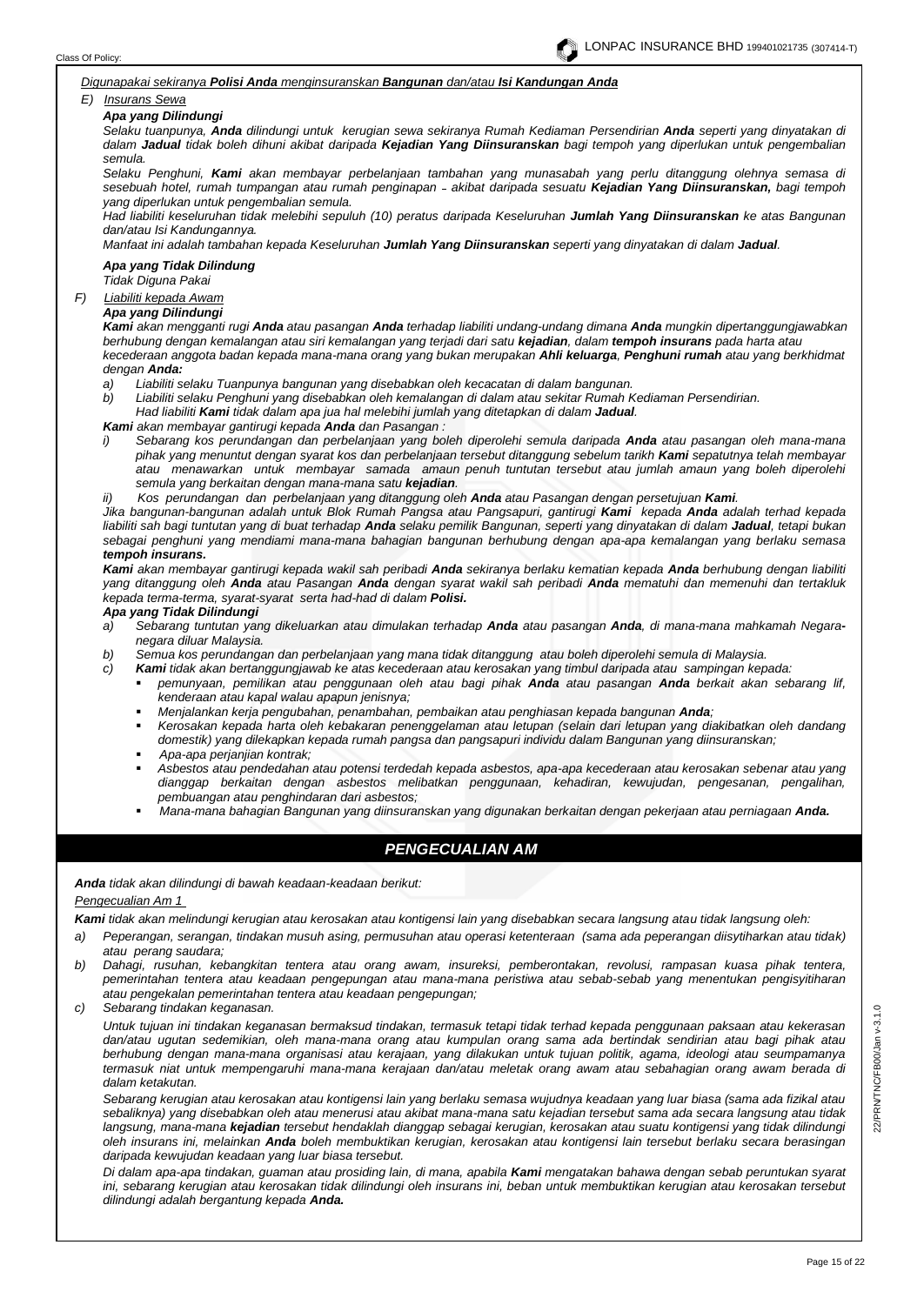#### *Pengecualian Am 2*

*Kami tidak akan melindungi kerugian atau kerosakan:*

- *a) yang disebabkan oleh pemberhentian kerja, atau oleh sebab perampasan, penyitaan ketenteraan, rekuisisi atau kemusnahan atau kerosakan kepada harta dengan perintah kerajaan de jure atau de facto atau mana-mana Perbandaran Awam atau Pihak Berkuasa Tempatan Negara atau kawasan terletaknya harta tersebut;*
- *b) kepada harta melalui penapaian, kepanasan semula jadi atau kebakaran spontan atau oleh sebab ia melalui sebarang proses pemanasan atau pengeringan;*
- *c) yang timbul daripada atau akibat daripada atau yang disumbangkan oleh bahan senjata nuklear;*
- *d) yang timbul daripada atau akibat daripada atau yang disumbangkan oleh pancaran pengionan atau pencemaran radioaktif daripada apa-apa bahan api nuklear atau apa-apa bahan buangan nuklear atau dari pembakaran bahan api nuklear. Bagi tujuan Pengecualian ini, pembakaran hendaklah termasuk apa-apa proses pembelahan nuklear yang mampu diri.*

#### *Pengecualian Am 3*

*Kami tidak akan melindungi apa-apa jenis Kerugian Turutan atau kerosakan kecuali Insurans Sewa.*

# *BAGAIMANA KAMI MENYELESAIKAN TUNTUTAN ANDA (DIGUNAPAKAI UNTUK BANGUNAN DAN/ATAU ISI KANDUNGANNYA)*

#### *Kepentingan Boleh Insurans*

*Hanya Anda yang berhak membuat tuntutan daripada Kami kecuali jika berlaku kematian kepada Anda atau melalui kuatkuasa undangundang, penukaran kepentingan insurans ini kepada orang lain hanya boleh berkuatkuasa setelah Kami mengendors Polisi ini.*

#### *Tidak Ada Hak untuk Membuat Tuntutan Daripada Orang Lain*

*Ketika Polisi ini menginsuranskan harta milik Keluarga Anda atau orang gaji domestik, hanya Anda yang berhak membuat tuntutan bagi pihak mereka.*

#### *Terhad kepada Tiga (3) Tetamu Berbayar sahaja*

*Polisi ini adalah sah jika bilangan tetamu berbayar, orang tumpangan dan penginap rumah penginapan tidak melebihi tiga (3) orang. Bagi maksud Manfaat Tambahan – F) Liabiliti Kepada Awam, tetamu berbayar, orang tumpangan dan penginap rumah penginapan sedemikian adalah dianggap sebagai Ahli Keluarga Anda.*

#### *Nilai Pasaran*

*Kami akan mengganti rugi Anda nilai yang diinsuranskan atau nilai pasaran bagi harta yang diinsuranskan yang mana lebih rendah, dan tertakluk kepada pemotongan sebarang lebihan.* 

*Nilai pasaran bermaksud nilai ke atas harta yang diinsuranskan pada masa berlakunya kerugian atau kerosakan tolak pertimbangan wajar kerana haus dan lusuh dan/atau susutnilai.*

*Nilai pasaran akan ditentukan melalui penilaian oleh Kami daripada:* 

- *pembuat, atau*
- *ejen tunggal yang sah atau ejen, atau*
- *broker yang sah, pengedar yang sah, atau*
- *kontraktor bangunan, atau*
- *penyelaras kerugian berdaftar di bawah Akta Perkhidmatan Kewangan 2013, atau*
- *Penilai Berdaftar di bawah Akta Penilai, Pentaksir dan Ejen Estet 1981 yang dilantik secara bersama di antara Anda dan Kami.*
- *Penilaian yang diperolehi adalah bukti muktamad di dalam mana-mana prosiding guaman terhadap Kami.*

### *Liabiliti Maksimum Kami*

*Jumlah keseluruhan liabiliti Kami kepada Anda berkenaan dengan kerugian atau kerosakan di dalam mana-mana satu tempoh insurans tidak akan melebihi jumlah yang dinyatakan terhadap setiap butiran atau secara agregat Keseluruhan Jumlah Yang Diinsuranskan yang dinyatakan secara khusus di dalam jadual atau jumlah lain yang disahkan di dalam Polisi.*

#### *Purata*

*Jika nilai pasaran harta yang diinsuranskan secara kolektif mempunyai nilai yang lebih besar daripada jumlah yang diinsuranskan seperti yang dinyatakan di dalam jadual, maka Anda hendaklah bertanggungjawab ke atas perbezaan tersebut dan hendaklah menanggung perkadaran setimpal bagi kerugian tersebut sewajarnya. Perkongsian kadar kerugian diguna pakai secara berasingan terhadap setiap butiran yang diinsuranskan.*

#### *Lebihan*

*Bagi kerugian atau kerosakan (kecuali akibat kebakaran) kepada Bangunan Rumah Kediaman Persendirian oleh mana-mana Kejadian Yang Diinsuranskan yang tertakluk kepada Lebihan, Lebihan diguna pakai secara berasingan kepada:*

- *(a) setiap bangunan. Semua bangunan di dalam premis yang sama seperti yang dinyatakan di dalam jadual adalah dianggap sebagai satu bangunan.*
- *(b) setiap insiden. Jika Kejadian Yang Diinsuranskan yang sama berlaku dalam masa tujuh (7) hari berturut-turut, ia adalah dianggap insiden yang sama.*

#### *Insurans Lain*

*Jika terdapat sebarang Polisi lain yang memberi perlindungan yang sama atau sebahagian daripada kerugian, kerosakan atau laibiliti, Kami hanya akan membayar perkadaran setimpal daripada jumlah kerugian, kerosakan atau liabiliti.* 

#### *Subrogasi*

- *Kami berhak untuk melaksanakan di atas nama Anda dan bagi pihak Anda:*
- *pengendalian penuh, kawalan dan penyelesaian apa-apa prosiding;*

▪ *mendapatkan kembali pampasan atau gantirugi dari mana-mana pihak ketiga berkenaan apa-apa yang dilindungi di bawah Polisi ini. di atas perbelanjaan dan manfaat Kami sendiri.*

#### *Penipuan*

*Kami tidak akan membayar sekiranya tuntutan Anda dibuat dengan cara penipuan oleh Anda atau oleh sesiapa yang bertindak bagi pihak Anda.*

#### *Hak Akses dan Kawalan*

*Apabila berlaku apa-apa kerugian atau kerosakan Kami berhak untuk:*

- *memasuki mana-mana bangunan di mana kerugian dan kerosakan tersebut telah berlaku;*
- *mengambil dan mengekal milik harta yang diinsuranskan;*
- *menguruskan sisaan harta yang diinsuranskan yang telah rosak.*

*Walau bagaimanapun Anda tidak boleh meninggalkan harta yang diinsuranskan yang telah rosak itu kepada Kami.*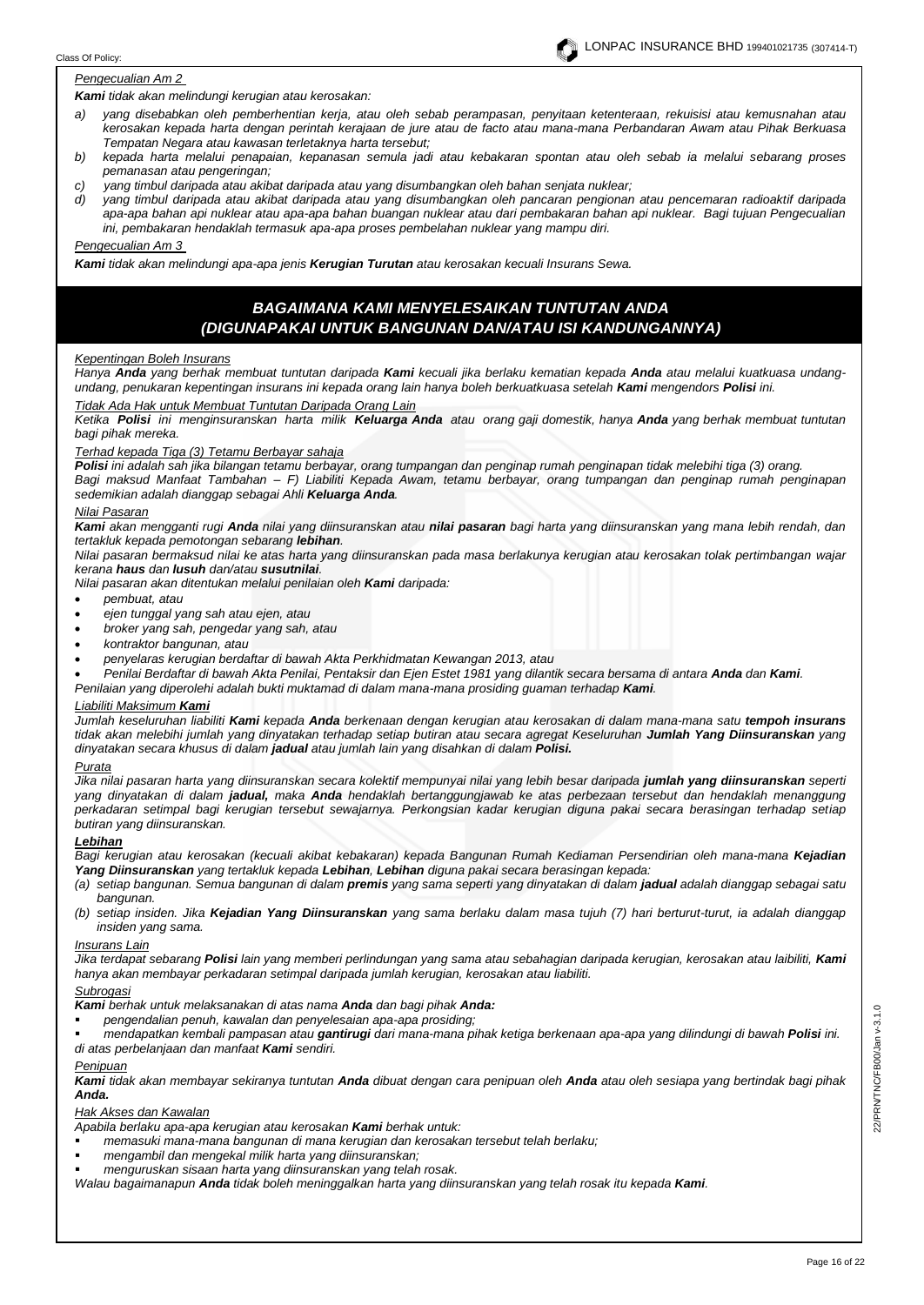#### Class Of Policy:

#### *Timbangtara*

*Jika terdapat apa-apa pertelingkahan yang timbul mengenai amaun kerugian dan kerosakan di antara Anda dan Kami, pertelingkahan sedemikian hendaklah dirujuk kepada seorang Penimbang Tara yang dilantik secara bertulis oleh Anda dan Kami. Jika Anda dan Kami tidak mencapai persetujuan dengan seorang Penimbang Tara tunggal, dalam tempoh dua bulan apabila dikehendaki secara bertulis untuk berbuat demikian, maka pihak Anda dan Kami layak untuk melantik Penimbang Tara masing-masing dan hendaklah melantik seorang Wasit untuk mempengerusikan mesyuarat tersebut. Walau bagaimanapun, satu pihak adalah bebas untuk melantik seorang Penimbang Tara tunggal sekiranya pihak yang satu lagi gagal untuk melantik seorang Penimbang Tara dalam masa dua bulan setelah menerima notis secara bertulis untuk melantik seorang Penimbang Tara yang lain.* 

*Kos timbangtara dan award hendaklah diputuskan oleh Penimbang Tara atau Wasit yang membuat award.*

*Anda dan Kami dengan jelas bersetuju bahawa award oleh Penimbang Tara atau Wasit hendaklah diperolehi terlebih dahulu sebelum Anda boleh memulakan prosiding guaman terhadap Kami.*

# *BAGAIMANA UNTUK MEMBUAT TUNTUTAN (DIGUNAPAKAI UNTUK BANGUNAN DAN/ATAU ISI KANDUNGANNYA)*

#### *Notis dan Bukti Tuntutan*

*Anda hendaklah dengan segera memberitahu Kami secara bertulis mengenai apa-apa kerugian atau kerosakan dan:*

- *dalam tempoh 30 hari selepas kejadian dan di atas perbelanjaan Anda sendiri, menyerahkan kepada Kami tuntutan secara bertulis dengan mengemukakan butir-butir terperinci dan bukti-bukti munasabah sebagaimana yang Kami perlukan.*
- *bagi kerugian dan kerosakan yang disebabkan oleh kecurian atau percubaan mencuri, Anda mestilah membuat laporan polis dengan segera.*

#### *Pelan-pelan Bangunan*

*Sekiranya Kami memilih untuk memulihkan semula mana-mana bangunan, Anda hendaklah menyediakan kepada Kami, pelan-pelan, spesifikasi-spesifikasi dan kuantiti-kuantiti sebagaimana yang mungkin di kehendaki Kami.*

#### *Tuntutan Liabiliti*

*Anda hendaklah apabila menerima sebarang notis mengenai apa-apa kemalangan atau tuntutan dari pihak-pihak lain, memberikan notis secara bertulis dengan segera kepada Kami dan menyediakan butir-butir penuh secara bertulis kepada Kami secepat yang mungkin. Anda hendaklah menghantar kepada Kami dengan segera apa-apa writ, saman atau lain-lain proses perundangan yang dikeluarkan atau dimulakan terhadap Anda serta menyediakan semua maklumat dan bantuan yang diperlukan bagi membolehkan Kami untuk* 

*menyelesaikan atau menghalang apa-apa tuntutan atau untuk memulakan prosiding. Anda tidak boleh tanpa keizinan bertulis daripada Kami:*

- *mengakui atau menyangkal apa-apa tuntutan atau liabiliti;*
- *menawar atau berunding untuk membayar tuntutan.*

# *TANGGUNGJAWAB ANDA (DIGUNAPAKAI UNTUK BANGUNAN DAN/ATAU ISI KANDUNGANNYA)*

#### *Tanggungjawab Untuk Mengambil Langkah Berhati-hati*

*Anda hendaklah menggunakan segala usaha dan kecermatan yang munasabah bagi menyelenggara premis tersebut dalam keadaan sesuai untuk dibaik pulih.Sebagai tuanpunya Kediaman Persendirian, Anda hendaklah membaiki secepat mungkin apa-apa kecacatan yang ditemui dan pada masa yang sama, mengambil langkah berhati-hati untuk mencegah daripada berlakunya kecederaan, kerugian dan kerosakan.*

*Kami tidak akan bertanggungjawab ke atas apa-apa kecederaan, kerugian dan kerosakan yang disebabkan oleh kegagalan Anda untuk memulihkan kecacatan itu selepas menerima notis daripada Kami atau daripada mana-mana orang atau badan awam.*

#### *Bayaran Jumlah Yang Dinsuranskan*

*Selepas sesuatu kerugian, jumlah penuh yang diinsuranskan di bawah insurans ini hendaklah dikekalkan.*

*Anda adalah dikehendaki untuk membayar premium tambahan secara pro rata berdasarkan jumlah kerugian yang dihitung dari tarikh kerugian tersebut sehingga tarikh tamat insurans.*

#### *Fasal Polisi Tanpa Nilai*

*Ini adalah suatu Polisi tanpa nilai. Anda mestilah membuktikan sehingga syarikat berpuashati akan nilai atau jumlah sebenar harta pada masa berlakunya kemusnahan tersebut.*

# *BAGAIMANA POLISI ANDA BOLEH DIBATALKAN (DIGUNAPAKAI UNTUK BANGUNAN DAN/ATAU ISI KANDUNGANNYA)*

*Anda boleh membatalkan Polisi ini pada bila-bila masa dengan memberi notis secara bertulis kepada Kami. Anda berhak untuk mendapat bayaran balik premium setelah Kami caj kepada Anda berdasarkan kadar jangka pendek yang lazim atau premium minimum yang harus dibayar di bawah Polisi ini, yang mana lebih tinggi.* 

*Kami juga boleh membatalkan Polisi ini pada bila-bila masa dengan memberi Anda notis tujuh hari secara bertulis dan akan memulangkan premium secara pro rata untuk tempoh insurans yang belum tamat.*

# *GLOSARI*

*Setengah-setengah perkataan dan ungkapan di dalam Polisi ini mempunyai makna yang spesifik seperti di bawah. Setiap perkataan yang muncul dicetak dalam huruf tebal.* 

*"Kerugian Turutan" bermakna kerugian kewangan.*

*"Kontrak Insurans Pengguna" bermaksud insurans sepenuhnya yang tidak berkaitan dengan perdagangan, perniagaan atau profesion pihak yang diinsurans.* 

*"Susutnilai" bermakna pengurangan dalam nilai barangan atau harta akibat haus dan lusuh.*

*"Pengendorsan" bermakna perubahan secara bertulis kepada terma-terma, syarat-syarat dan had-had Polisi yang ditunjukkan di dalam Jadual.*

*"Hakisan" bermakna yang dipakai atau dihanyutkan oleh air atau angin.*

*"Lebihan" bermakna jumlah yang Anda perlu bayar terhadap tuntutan sebelum Kami membayar. Jumlah ini akan dinyatakan di dalam Jadual atau pada apa-apa Manfaat Pilihan.*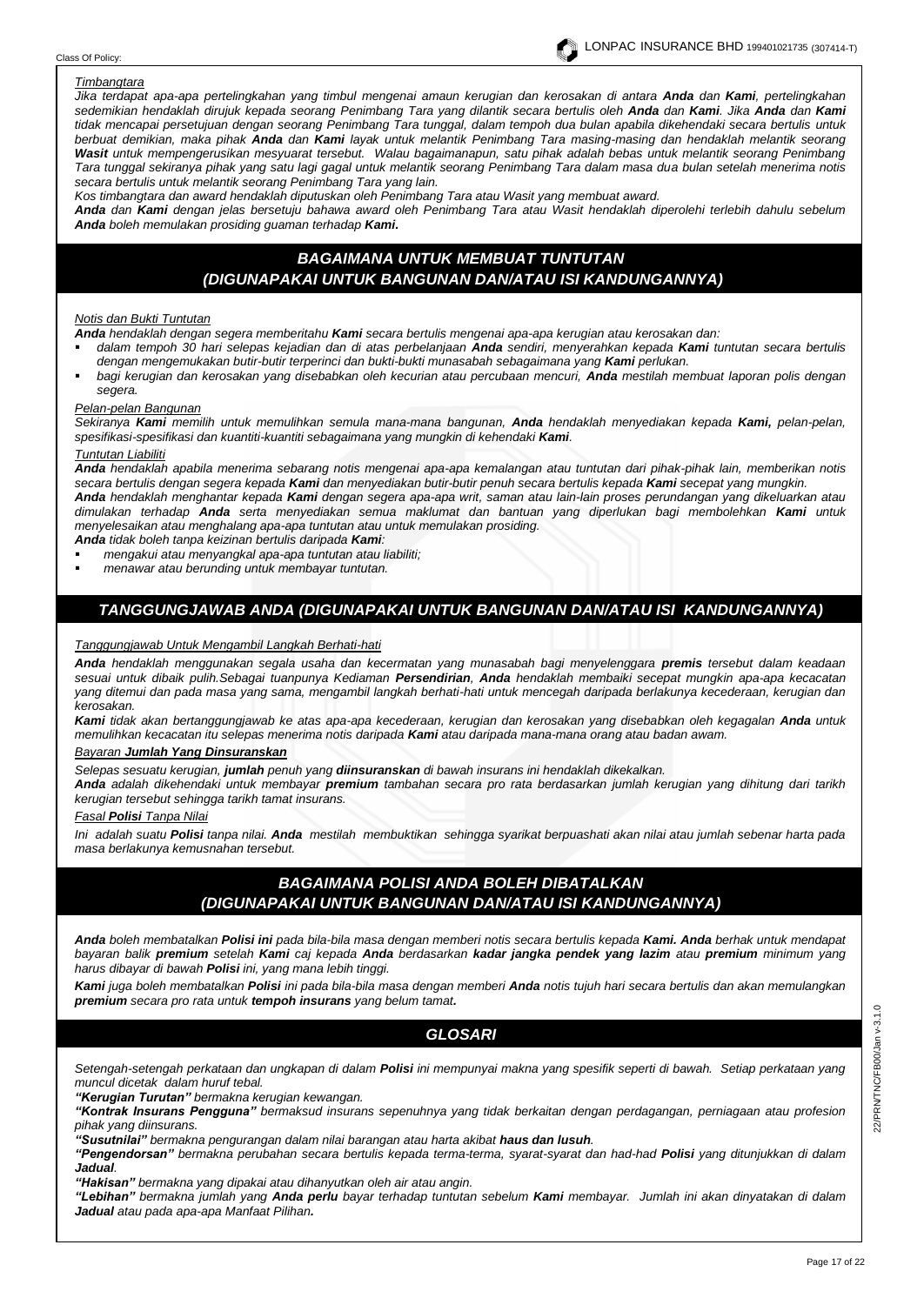*"Banjir" bermakna limpahan atau lencungan dari saluran biasa sama ada secara semulajadi atau buatan, pecahan atau melimpahnya saluran utama air awam dan sebarang aliran lain atau pengumpulan air yang berasal dari luar bangunan.* 

*"Keluarga" dan "Penghuni Rumah" bermakna mana-mana orang yang selalunya menghuni dengan Anda.*

*"Lekapan atau Lengkapan" bermakna barangan yang kekal melekat pada bangunan Anda.*

*"Ganti Rugi" bermakna meletakkan Anda kembali ke kedudukan kewangan yang asal sebagaimana sebelum kerugian.* 

*"Kejadian Yang Diinsuranskan" bermakna salah satu peril yang disenaraikan di dalam Polisi ini.*

*"Kontrak Insurans Komersial" bermaksud insurans bagi tujuan perdagangan, perniagaan atau profesion pihak yang diinsurans. "Kejadian" bermakna waktu sebenar insiden itu berlaku.*

*"Terbuka" bermakna di mana-mana bahagian premis yang tidak tertutup sepenuhnya oleh dinding dan bumbung, juga bangunanbangunan luar di atas premis bangunan tersebut yang tidak dapat dicagar.*

*"Tempoh Insurans" bermakna tempoh di mana Anda diinsuranskan. Ia bermula pada masa Kami bersetuju untuk memberi perlindungan kepada Anda dan berakhir pada tengah malam hari insurans itu tamat. Tarikh tamat ada ditunjukkan di dalam Jadual.*

*"Barangan Peribadi" bermakna barangan milik peribadi yang selalu dipakai atau dibawa oleh seseorang untuk kegunaannya sendiri, sebagai contoh, pakaian, jam tangan dan dompet.*

*"Kepingan Kaca" bermakna kaca yang dipasang pada struktur bangunan.*

*"Polisi" bermakna kontrak insurans Anda yang mengandungi penyataan Polisi ini dan Jadual.*

*"Premium" bermakna sebarang jumlah yang Kami minta Anda bayar di bawah Polisi ini dan termasuk caj kerajaan.*

*"Rompakan dan tahan" bermakna harta benda diinsuranskan sama ada diambil atau diserahkan; kedua-dua keadaan disebabkan paksaan, ancaman atau ugutan keganasan fizikal yang dibuat terhadap Anda atau mereka yang tinggal dengan Anda dalam rumah yang sama, atau orang lain yang dibenarkan berada di premis Anda.*

*"Jadual" bermakna jadual Polisi di mana kedua-dua butiran yang diinsuranskan dan jumlah yang diinsuranskan dinyatakan.* 

*"Cagar" bermakna dikunci untuk menghalang kemasukan melainkan jika menggunakan kekerasan.*

*"Premis" bermakna tanah di alamat yang ditunjukkan di dalam Jadual di mana bangunan itu di bina, termasuk kawasan atau taman yang digunakan untuk tujuan domestik.*

*"Jumlah Yang Diinsuranskan" bermakna amaun Anda diinsuranskan sama ada bangunan Anda, Isi kandungan Anda (termasuk kandungan ditentukan) seperti yang ditunjukkan di dalam Jadual. Ini juga termasuk Manfaat Tambahan dan apa-apa Manfaat Pilihan oleh Anda.*

*"Kadar Jangka Pendek Lazim" bermakna seperti berikut:*

| Tempoh tidak melebihi | Kadar Peratusan Yang Dicaj |  |
|-----------------------|----------------------------|--|
| 15 hari               | 10% dari kadar tahunan     |  |
| 1 bulan               | <b>20%</b><br>-sama-       |  |
| 2 bulan               | 30%<br>-sama-              |  |
| 3 bulan               | 40%<br>-sama-              |  |
| 4 bulan               | 50%<br>-sama-              |  |
| 5 bulan               | 60%<br>-sama-              |  |
| 6 bulan               | 70%<br>-sama-              |  |
| 7 bulan               | 75%<br>-sama-              |  |
| 8 bulan               | 80%<br>-sama-              |  |
| 9 bulan               | 85%<br>-sama-              |  |
| 10 bulan              | 90%<br>-sama-              |  |
| 11 bulan              | 95%<br>-sama-              |  |
| 12 bulan              | 100%<br>-sama-             |  |
|                       |                            |  |

*"Warranti" bermakna sekatan atau kewajipan yang dikenakan terhadap Anda di dalam Polisi. Pemungkaran waranti akan melayakkan Kami untuk menolak tuntutan Anda terhadap kerugian atau kerosakan atau liabiliti.* 

*"Haus dan lusuh" bermakna kerosakan atau penurunan nilai melalui umur, penggunaan biasa atau penyelenggaraan yang kurang. "Kami" bermakna syarikat insurans.*

*"Anda" bermakna orang yang dinamakan di dalam Jadual iaitu pihak diinsuranskan.*

# *WARANTI / PENGENDORSAN / FASAL SEPERTI YANG DINYATAKAN DI DALAM JADUAL POLISI*

*2. (a) Pengalihan Debris (dengan jumlah diinsuranskan berasingan)*

*Insurans mengikut perkara di atas adalah berkaitan dengan kos dan perbelanjaan sepatutnya tertanggung oleh Pihak Diinsuranskan dengan kebenaran Syarikat ke atas:*

*(a) pengalihan debris*

*(b) menanggal dan/atau meroboh* 

*(c) menyokong atau mengampu*

*pada bahagian harta yang diinsuranskan oleh polisi ini musnah atau rosak disebabkan oleh kebakaran atau peril lain yang dinsuranskan. (Butiran (b) dan (c) di atas adalah dianggap terpotong apabila Bangunan atau mesin diinsuranskan). Syarikat tidak akan membayar apa-apa kos atau perbelanjaan yang:*

- *(i) tertanggung dalam pengalihan debris kecuali daripada tapak harta itu musnah atau rosak dan kawasan bersebelahan dengan tapak tersebut.*
- *(ii) timbul daripada pencemaran atau kontaminasi harta yang tidak diinsuranskan oleh polisi ini.*

## *(b) Pengalihan Debris (tanpa jumlah diinsuranskan berasingan)*

*Insurans untuk Butiran No. dengan ini diinsuranskan termasuk kos dan perbelanjaan sepatutnya tertanggung oleh Pihak Diinsuranskan dengan kebenaran Syarikat ke atas:*

- *(a) pengalihan debris*
- *(b) menanggal dan/atau meroboh*
- *(c) menyokong atau mengampu*

*pada bahagian harta yang diinsuranskan oleh polisi ini musnah atau rosak disebabkan oleh kebakaran atau peril lain yang diinsuranskan. (Butiran (b) dan (c) di atas adalah dianggap terpotong apabila Bangunan atau mesin diinsuranskan).*

*Amaun yang perlu dibayar untuk kos dan perbelanjaan tidak boleh melebih 10% daripada Jumlah Diinsuranskan untuk setiap Butiran atau secara agregat Ringgit Malaysia Dua Juta (RM2,000,000) bagi mana-mana satu kerugian, mengikut yang mana lebih rendah.*

*Syarikat tidak akan membayar apa-apa kos atau perbelanjaan yang:*

- *(i) tertanggung dalam pengalihan debris kecuali daripada tapak harta itu musnah atau rosak dan kawasan bersebelahan dengan tapak tersebut.*
- *(ii) timbul daripada pencemaran atau kontaminasi harta yang tidak diinsuranskan oleh polisi ini.*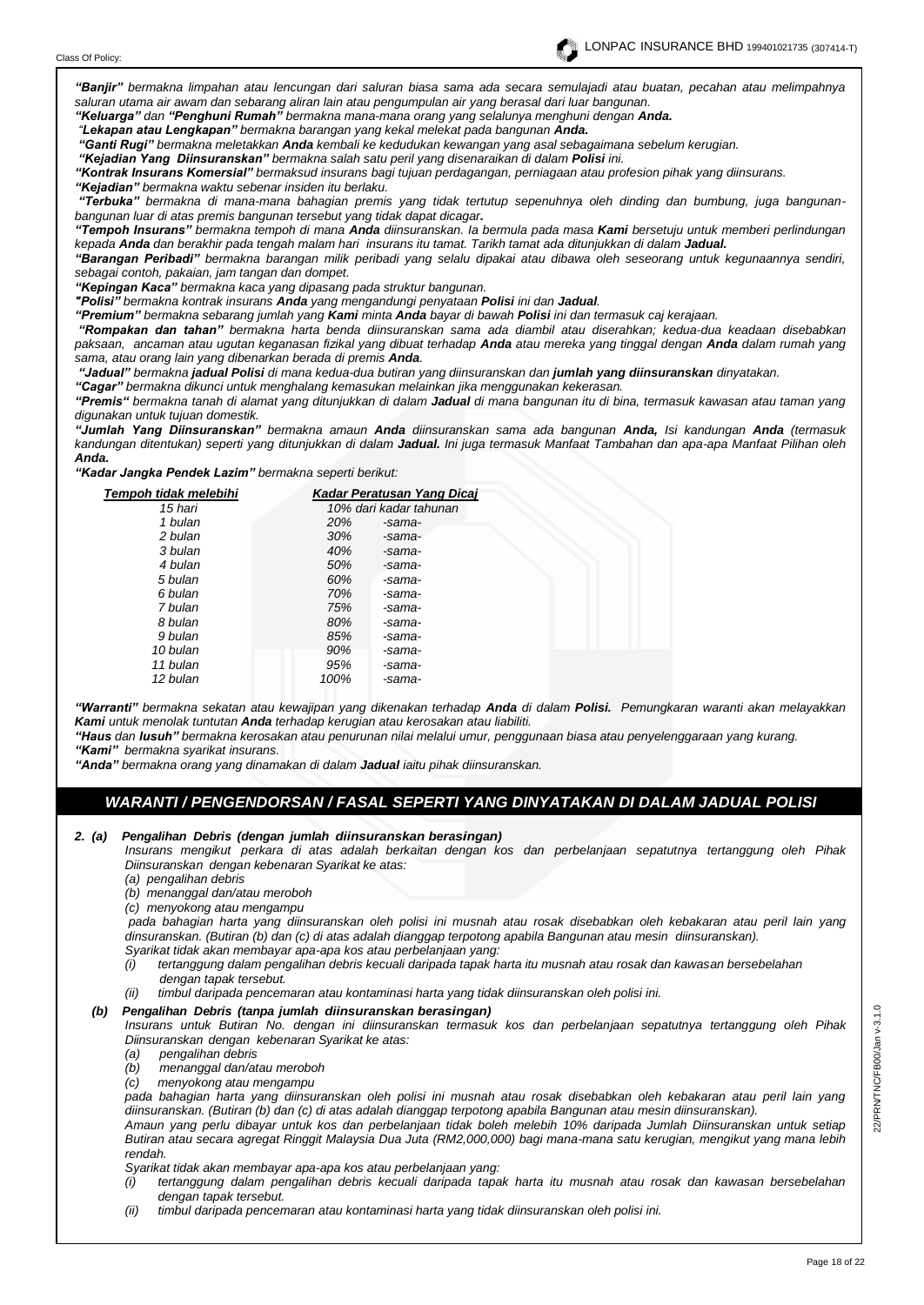

*Dengan syarat liabiliti maksimum Syarikat tidak boleh melebihi jumlah tercatat dalam Jadual bagi setiap Butiran yang diinsuranskan.*

## *3. Fl AKITEK, PENYELARAS DAN PERUNDING*

*(a) Fi Akitek, Penyelaras, Jurutera dan Perunding (jumlah diinsuranskan berasingan) diguna pakai pada butiran bernombor. Insurans bagi butiran ini yang merujuk kepada fi Akitek, Penyelaras dan Jurutera perunding untuk anggaran, pelan, spesifikasi, kuantiti, tender dan penyeliaan yang sepatutnya dikenakan di dalam pengembalian semula harta yang diinsuranskan yang disebabkan oleh kemusnahan atau kerosakan yang disebabkan oleh kebakaran atau peril lain yang diinsuranskan tetapi bukan fi persediaan untuk membuat tuntutan di bawah ini. Amaun berbayar untuk fi sedemikian hendaklah tidak melebihi jumlah yang dibenarkan di bawah skala Persatuan bidang berkenaan yang lazim ketika berlakunya kemusnahan atau kerosakan, tertakluk kepada had jumlah yang diinsuranskan kepada butiran tersebut.*

## *(b) Fi Akitek, Penyelaras, Jurutera dan Perunding (jumlah diinsuranskan tidak berasingan)*

*lnsurans bagi bangunan, loji dan mesin yang diinsuranskan termasuklah fi Aktiek, Penyelaras dan Jurutera perunding untuk anggaran, pelan, spesifikasi, kuantiti, tender dan penyeliaan yang sepatutnya dikenakan di dalam pengembalian semula härta yang diinsuranskan yang disebabkan oleh kemusnahan atau kerosakan yang disebabkan oleh kebakaran atau peril lain yang diinsurankan tetapi bukan fi persediaan untuk membuat tuntutan di bawah ini. Amaun berbayar untuk fi sedemikian hendaklah tidak melebihi jumlah yang dibenarkan di bawah skala persatuan bidang berkenaan yang lazim ketika berlakunya kemusnahan atau kerosakan, tertakluk kepada had jumlah liabiliti maksimum syarikat untuk apa-apa kerugian kerosakan dan tanggung rugi tidak melebihi jumlah yang diinsuranskan bagi setiap butiran.* 

# *6. FASAL PENERIMA GADAI JANJI (PEMEGANG GADAIAN)*

# *A. Fasal 1 Penerima Gadai Janji (Pemegang Gadaian)*

*Kerugian, jika ada, dibayar sebagai Penerima Gadai Janji (Pemegang Gadaian) di mana hak kepentingan mungkin wujud dalam insurans ini akan dibuat setakat kepentingan Penerima Gadai Janji (Pemegang Gadaian) dan tidak akan terjejas atas perbuatan atau kecuaian Penggadai Janji (Penggadai) atau Empunya harta tersebut atau mana-mana perampasan atau prosiding lain atau notis penjualan harta tersebut atau penggunaan bangunan tersebut bagi tujuan yang lebih berbahaya daripada yang dibenarkan oleh Polisi ini, atau dalam keadaan ia tidak digunakan, atau apa-apa tambahan risiko yang berlaku terhadap harta yang dilindungi tertakluk bahawa sekiranya Penggadai Janji (Penggadai) atau Empunya harta gagal membayar apa-apa premium insurans yang sepatutnya dibayar di bawah Polisi ini, Penerima Gadai Janji (Pemegang Gadaian) hendaklah atas permintaan membayarnya.* 

*Tertakluk juga bahawa Penerima Gadai Janji (Pemegang Gadaian) akan memberitahu Syarikat jika harta yang dilindungi tidak didiami atau apa-apa penukaran hak milik atau penggunaan atau bertambahnya bahaya yang telah sampai kepada pengetahuan Pemegang Gadai Janji (Pemegang Gadaian) kecuali ianya dibenarkan dan dicatat di dalam Polisi ini dan penerima Gadai Janji (Pemegang Gadaian) hendaklah atas permintaan membayar premium untuk penambahan bahaya tersebut jika tidak Polisi ini akan dianggap batal dan tidak sah. Dan seterusnya dipersetujui bahawa apabila Syarikat membayar Penerima Gadai Janji (Pemegang gadaian) tersebut apa-apa jumlah yang berhubung dengan kerugian atau kerosakan di bawah Polisi ini dan menganggap tiada lagi liabiliti yang wujud ke atas Penggadai Janji (Penggadai) atau Empunya harta, Syarikat berhak di bawah undang-undang ke atas semua hak gadaian setakat had bayaran tersebut dan tidak sehingga merosakkan hak Penerima Gadai Janji (Pemegang Gadaian) untuk memperoleh kembali jumlah penuh apa-apa tuntutan yang mungkin ada pada Penggadai Janji (Penggadai) tersebut Empunya harta atau mana-mana pihak diinsuranskan di bawah ini atau daripada mana-mana sekuriti atau dana yang ada.* 

#### *Fasal Tidak Boleh Batal*

*Dan seterusnya dipersetujui bahawa pembatalan Polisi ini tidak boleh dibuat oleh pihak diinsuranskan kecuali pemberitahuan terlebih dahulu kepada Penerima Gadai Janji (Pemegang Gadaian) secara bertulis memberi notis empat belas (14) hari kepada alamat Penerima Gadai Janji (Pemegang Gadaian) yang terakhir diketahui.* 

*Nota: Apa kepentingan adalah melibatkan Pemegang Gadaian dan Pemberi Gadaian maka perkataan dalam kurungan akan bermaksud sebagai Penerima Gadai Janji dan Pemberi Gadai Janji.* 

# *8. PENGECUALIAN TAPAK BANGUNAN*

*Insurans ke atas bangunan tidak termasuk mana-mana bahagian yang lebih rendah daripada permukaan bawah tingkat terbawah sekali (dan bahagian tapak konkrit untuk alatan mesin yang mengatasi paras sedemikian).* 

#### *15. FASAL PEMBAHARUAN AUTOMATIK*

*Polisi ini dianggap diperbaharui secara automatik dan premium sewajarnya dikenakan ketika tamatnya polisi kecuali diberitahu sebaliknya.*

#### *16. FASAL NILAI PENGEMBALIAN SEMULA-SEMULA*

*Walau apa pun yang berlainan yang terkandung di dalam syarat 17 polisi ini adalah diisytiharkan dan dipersetujui bahawa sekiranya harta yang diinsuranskan di bawah (butiran nombor) polisi ini didapati musnah atau rosak, asas pengiraan amaun yang dibayar di bawah (setiap butiran yang dinyatakan) Polisi ini adalah dikira berdasarkan kos untuk mengganti dan membaik pulih di tapak bangunan yang sama bentuk atau jenis tetapi tidak melebihi atau Iebih baik daripada biasa atau Iebih luas daripada harta yang diinsuranskan ketika baru, tertakluk kepada Peruntukan Khas berikut dan tertakluk juga terma dan syarat Polisi kecuali yang sama tetapi dengan cara ini berlainan.*

#### *PERUNTUKAN KHAS*

- *1. Kerja mengganti atau membaik pulih (yang akan dilakukan ke atas tapak lain dan cara yang bersesuaian dengan keperluan Pihak Diinsuranskan tetapi tertakluk kepada liabiliti syarikat yang tidak bertambah) mesti dimulakan dan dilaksanakan dengan segera secara munasabah dan dalam hal lain mesti diselesaikan dalam tempoh dua belas bulan selepas kemusnahan atau kerosakan atau dalam tempoh tambahan syarikat akan (dalam tempoh 12 bulan tersebut) secara bertulis membenarkan, sebaliknya tiada fi melebih amaun yang mungkin dibayar di bawah polisi ini jika memorandum ini belum dimasukkan dengan ini telah dibuat.*
- *2. Sehingga perbelanjaan telah dikenakan oleh pihak diinsuranskan untuk mengganti atau membaik pulih harta yang musnah dan rosak, Syarikat tidak akan bertanggung jawab ke atas apa-apa fi yang melebihi amaun yang sepatutnya dibayar di bawah polisi ini jika memorandum tidak dimasukkan dengan ini.*
- *3. Jika sewaktu penggantian atau membaik pulih jumlah yang mewakili kos yang mungkin dikenakan untuk mengganti atau membaik pulih jika Keseluruhan harta yang dilindungi telah musnah melebihi jumlah yang diinsuranskan tersebut ketika berlakunya kebakaran atau pada permulaan mana-mana kemusnahan atau kerosakan pada harta oleh sebab peril lain yang diinsuranskan di bawah polisi ini, maka pihak diinsuranskan hendaklah dianggap sebagai penanggung insurans sendiri bagi jumlah yang berlebihan dan akan menanggung pekadaran setimpal bagi kerugian sepatutnya. Setiap butiran di dalam Polisi ini (jika melebihi daripada satu) memorandum ini hendaklah diguna pakai secara berasingan tetapitertakluk pada peruntukan sebelumnya.*
- *4. Memorandum ini tidak akan berkuat kuasa atau berkesan jika:*
	- *(a) Pihak Diinsuranskan gagal untuk memberitahu kepada syarikat dalam tempoh enam,(6) bulan dan tarikh kemusnahan atau kerosakan atau tempoh tambahan seperti yang dipersetujui oleh syarikat secara bertulis membenarkan, tujuan beliau untuk mengganti atau membaik pulih harta yang musnah atau rosak.*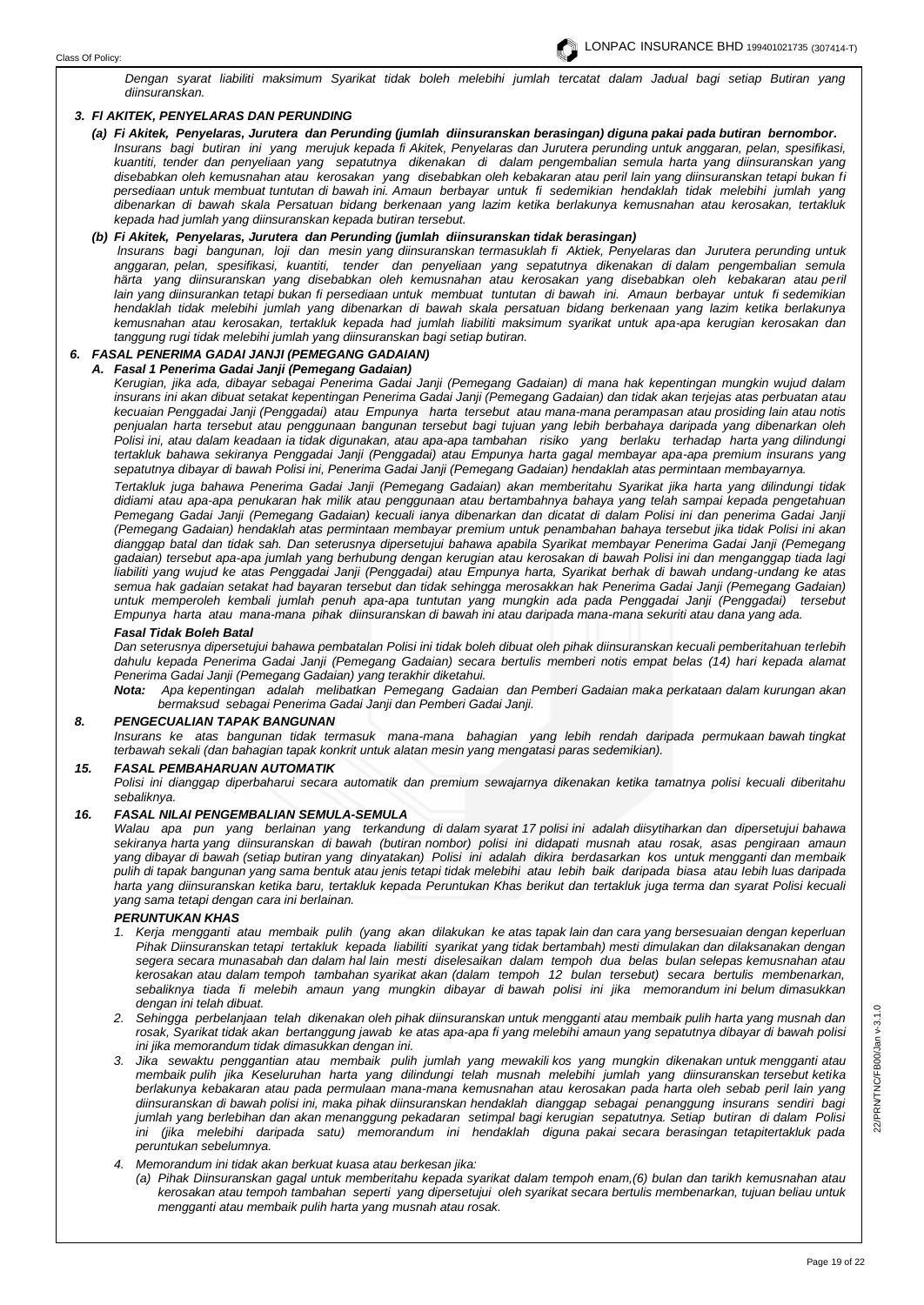- *(b) Pihak Diinsuranskan tidak berupaya atau tidak mahu mengganti atau membaik pulih harta yang musnah atau rosak di atas tapak yang sama atau di tempat lain.*
- *5. Tiada bayaran boleh dibuat melebihi amaun yang perlu dibayar di bawah Polisi ini jika memorandum ini tidak dimasukkan di sini jika sewaktu berlakunya mana-mana kemusnahan atau kerosakan terhadap mana-mana harta yang diinsuranskan di bawah ini harta tersebut hendaklah dilindungi oleh mana-mana insurans lain yang dikuatkuasa oleh atau bagi Pihak Diinsuranskan yang tidak serupa dengan asas baik pulih yang sama yang ditetapkan di sini.*

# *18. PENGEMBALIAN SEMUA MENGIKUT KEPERLUAN PIHAK BERKUASA*

*Walau apa pun yang berlainan yang terkandung di dalam Syarat 17 polisi ini, adalah diisytiharkan dan dipersetujui bahawa insurans ke atas (Butiran No ... ... ... ) Polisi ini merangkumi kos tambahan pengembalian semula harta diinsuranskan yang musnah atau rosak yang ditanggung hanya atas sebab keperluan untuk mematuhi Peraturan Bangunan atau lain-lain di bawah atau dirangka mengikut mana-mana Akta Kerajaan atau Undang-undang Kecil mana-mana Majlis atau Pihak Berkuasa Tempatan dengan syarat:*

- *1. Amaun yang boleh dituntut semula di bawah Perluasan ini tidak termasuk:*
	- *(a) kos yang ditanggung dalam mematuhi mana-mana Peraturan atau Undang-undang Kecil yang disebut di atas:-*
		- *(i) terhadap kemusnahan atau kerosakan yang berlaku sebelum pemberian peluasan ini,*
		- *(ii) terhadap kemusnahan atau kerosakan yang tidak diinsuranskan oleh Polisi ini,*
		- *(iii) notis yang telah dikeluarkan ke atas Pihak Diinsuranskan sebelum berlakunya kemusnahan atau kerosakan*
		- *(iv) terhadap harta yang tidak rosak atau bahagian harta yang tidak rosak.*
	- *(b) Kos tambahan yang sepatutnya diperlukan untuk membaiki harta yang rosak atau musnah kepada keadaan yang sama dengan keadaan semasa baru sekiranya keperluan untuk mematuhi mana-mana Peraturan atau Undang-undang Kecil tidak timbul;*
	- *(c) Jumlah mana-mana kadar, cukai, duti, pembangunan atau lain-lain caj atau penilaian yang timbul dari peningkatan modal yang mungkin perlu dibayar terrhadap harta atau oleh empunya disebabkan pematuhan mana-mana Peraturan atau Undang-undang Kecil.*
- *2. Kerja-kerja pengembalian semula mesti dimulakan dan dilaksanakan dengan secepat mungkin dan dalam mana-mana hal mesti disiapkan dalam masa dua belas bulan (12) selepas kemusnahan atau dalam masa lanjutan yang Syarikat mungkin (dalam jangka waktu 12 bulan tersebut) membenarkan secara bertulis dan boleh dilaksanakan secara keseluruhan atau sebahagian di tapak lain (sekiranya diperlukan Peraturan atau Undang-undang Kecil yang disebut di atas) tertakluk kepada liabiliti Syarikat di bawah perluasan ini tidak akan bertambah.*
- *3. Jika liabiliti Syarikat di bawah (mana-mana Butiran) polisi selain daripada peluasan ini dikurangkan melalui penggunaan mana-mana terma dan syarat polisi maka liabiliti syarikat di bawah peluasan ini (terhadap mana-mana butiran) hendaklah dikurangkan dengan sewajarya.*
- *4. Jumlah amaun yang boleh dituntut di bawah mana-mana butiran polisi tidak boleh melebihi jumlah yang diinsuranskan.*
- *5. Kesemua syarat Polisi ini kecuali setakat yang berlainan hendaklah diguna pakai sebagaimana ia telah dimasukkan di sini.*

#### *35. FASAL PASANGAN DAN SET*

*Adalah diisytiharkan dan dipersetujui bahawa walauapapun terkandung bertentangan di dalam polisi ini, mana-mana butiran yang diinsuranskan mengandungi barangan berpasangan atau set, Syarikat tidak akan bertanggungjawab untuk membayar lebih daripada nilai perkadaran setimpal mana-mana bahagian tertentu yang mungkin hilang, tanpa mengambil kira mana-mana nilai khas yang barangan tersebut mungkin ada sebagai sebahagian daripada pasangan atau set tersebut.*

*Selainnya tertakluk kepada terma pengecualian dan syarat polisi ini.*

# *42(b) PENGENALPASTIAN TARIKH*

- *Adalah difahamkan dan dipersetujul bahawa polisi ini telah dipinda seperti berikut :-*
- *(A) Syarikat tidak akan membayar apa-apa kerugian atau kerosakan termasuk kehilangan keupayaan dengan atau tanpa kerosakan fizikal,Kecederaan (termasuk kecederaan anggota), perbelanjaan tertanggung atau apa-apa kerugian turutan secara Iangsung atau tidak langsung disebabkan oleh, terdiri daripada, atau timbul daripada, kegagalan atau ketidakupayaan mana-mana komputer, alat memproses data, media mikrocip, sistem operasi, mikropemproses (cip komputer), sirkit integrasi atau peranti serukpa, atau mana-mana perisian komputer, sama ada harta Pihak Diinsuranskan atau tidak, dan sama ada berlaku sebelum, pada atau selepas tahun 2000 akibat daripada kegagalan atau ketidakupayaan peranti dan/atau perisian seperti tersebut di atas untuk :*
	- 1. *mengenalpasti dengan betul apa-apa tarikh sebagai tarikh kalendar sebenar ;*
	- 2. *merakam, menyimpan, mengekalkan dan/atau mengendali dengan betul, menterjemah atau memproses apa-apa data atau maklumat atau perintah atau arahan akibat dan mengambil apa-apa tarikh selain dari tarikh kalendar sebenar dan/atau;*
	- *3. merakam, menyimpan, mengekalkan atau memproses dengan betul apa-apa data akibat dan operasi apa-apa arahan yang telah diprogram ke dalam mana-mana perisian komputer, sebagai perintah yang menyebabkan kehilangan data atau ketidakupayaan untuk merakam, menyimpan, mengekalkan atau memproses dengan betul data tersebut pada atau selepas apa-apa tarikh.*
- *(B) Adalah selanjutnya difahamkan bahawa Syarikat tidak akan membayar untuk memperbaiki atau mengubah suai mana-mana bahagian pada apa-apa sistem memproses data elektronik atau mana-mana bahagian pada apa-apa peranti dan/atau perisian seperti yang telah disenaraikan dalam A di atas.*
- *(C) Adalah selanjutnya difahamkan bahawa Syarikat tidak akan membayar apa-apa kerugian atau kerosakan termasuk hilang keupayaan dengan atau tanpa kerosakan fizikal, kecederaan (termasuk kecederaan anggota), perbelanjaan tertanggung atau apa-apa kerugian turutan secara Iangsung atau tidak langsung yang timbul daripada nasihat, perundingan, rekaan, penilaian, pemeriksaan, pemasangan, penyelenggaraan, pembaikan atau penyeliaan yang dibuat oleh Pihak Diinsuranskan atau untuk Pihak Diinsuranskan atau untuk Pihak Diinsuranskan atau oleh atau untuk pihak lain untuk menentukan, membetulkan atau menguji, apa-apa kegagalan potensi atau sebenar, pincang tugas atau kekurangan seperti yang telah dinyatakan dalam A di atas.*
- *(D) Adalah selanjutnya difahamkan bahawa Syarikat tidak akan membayar apa-apa kerugian turutan akibat daripada apa-apa ketidakupayaan berterusan komputer tersebut dan alat seperti yang dinyatakan dalam A di atas untuk mengenalpasti dengan betul apa-apa tarikh kalendar sebenar selepas kerugian atau kerosakan harta yang telah diganti atau dibaiki.*

*Kerugian atau kerosakan, kecederaan (termasuk kecederaan anggota), perbelanjaan tertanggung sedemikian atau kerugian turutan yang dirujuk dalam A, B, C atau D di atas, adalah dikecualikan tidak mengambil kira apa-apa sebab lain yang menyumbang serentak atau dalam mana-mana urutan pada masa yang sama.* 

*Fasal Kekecualian* 

*Pengendorsan ini tidak termasuk apa-apa kehilangan atau kerosakan atau kerugian turutan tersendiri adalah akibat daripada peril yang diinsuranskan seperti yang didefinisikan di dalam polisi ini. Selainnya tertakluk kepada terma dan syarat polisi ini.* 

#### *45. FASAL PENJELASAN KEROSAKAN HARTA*

*Kerosakan harta yang dilindungi di bawah Polisi ini hendaklah bermaksud kerosakan fizikal ke atas jirim harta.*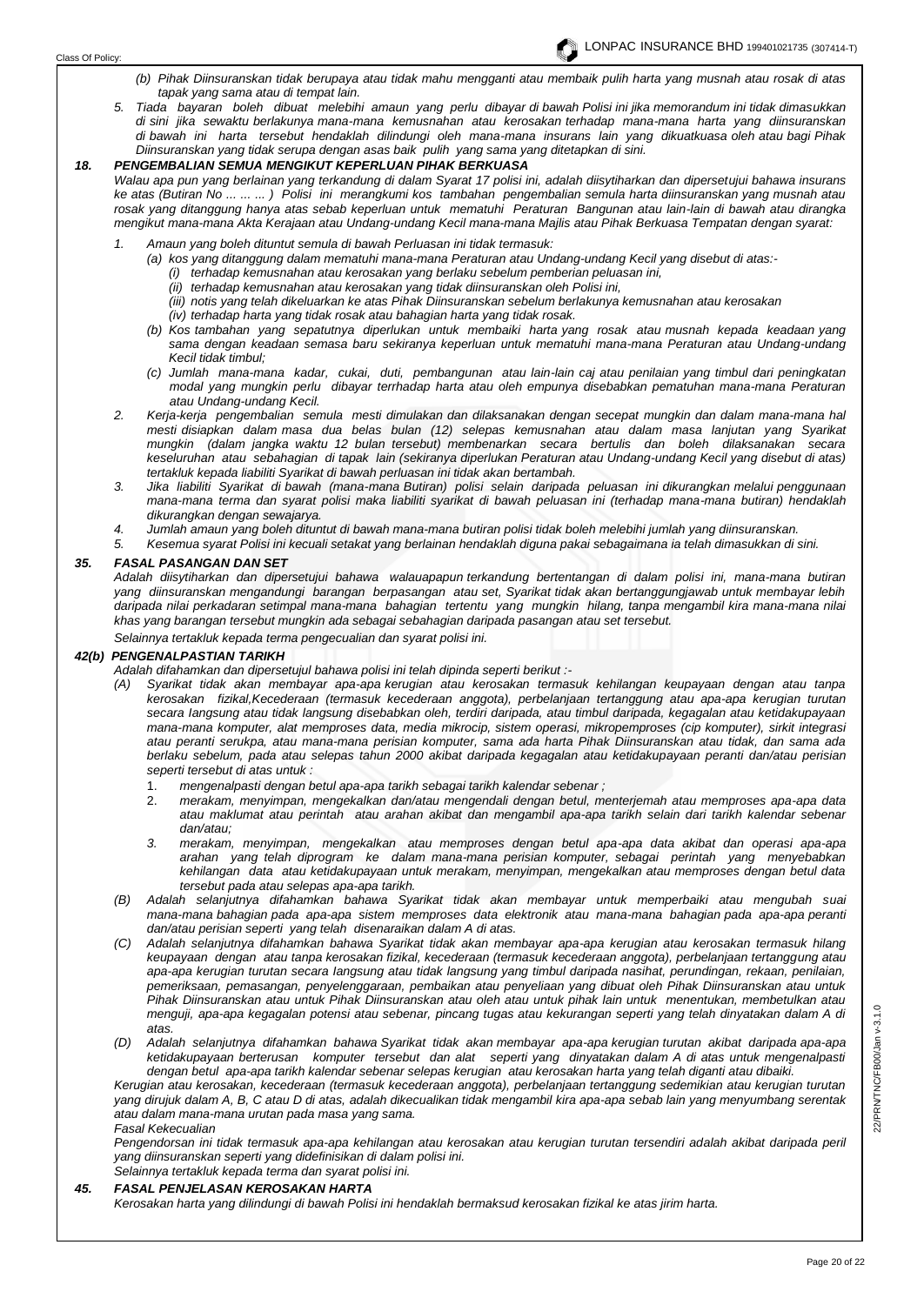*Kerosakan fizikal ke atas jirim harta hendaklah tidak termasuk kerosakan ke atas data atau perisian, terutama sekali apa-apa perubahan merosakkan ke atas data, perisian atau program komputer yang disebabkan oleh pemadaman, kecemaran atau kecacatan bentuk asal.* 

*Oleh kerana itu perkara berikut tidak termasuk dalam Polisi ini :•* 

- (A) *Kerugian atau kerosakan ke atas data atau perisian, tetapi tidak terhad kepada apa-apa perubahan merosakkan ke atas data, perisian atau program komputer yang disebabkan oleh pemadaman, kecemaran atau kecacatan bentuk asal, dan apa-apa kerugian gangguan perniagaan akibat daripada kerugian atau kerosakan sedemikian. Walauapapun pengecualian ini kerugian atau kerosakan kepada data atau perisian, yang diakibatkan secara langsung oleh kerosakan fizikal yang diinsuranskan ke atas jirim harta, hendaklah dilindungi.*
- (B) *Kerugian atau kerosakan diakibatkan daripada kerosakan fungsi, ketersediaan, kepelbagaian penggunaan atau pencapaian data, perisian atau program komputer, dan apa-apa kerugian gangguan perniagaan akibat daripada kerugian dan kerosakan sedemikian.*

### *47. FASAL PENGECUALIAN RADIOAKTIF/RISIKO TENAGA NUKLEAR*

*Insurans ini tidak melindungi apa-apa unsur kerugian, kerosakan, kos atau perbelanjaan yang secara langsung atau tidak langsung disebabkan oleh atau yang timbul daripada atau yang berkaitan dengan mana-mana yang berikut walauapapun sebab atau kejadian lain yang menyumbang secara serentak atau dalam mana-mana urutan lain ke atas kerugian itu:-*

- 1. *pancaran pengionan daripada atau pencemaran radioaktif daripada apa-apa bahan api nuklear atau daripada apa-apa bahan buangan nuklear atau dari pembakaran bahan api nuclear*
- 2. *radioaktif, toksid, letupan atau lain-lain harta dari mana-mana pemasangan nuklear yang berbahaya atau mencemarkan, reaktor atau lain-lain pemasangan komponen nuklear seumpamanya.*
- 3. *apa-apa senjata peperangan menggunakan pembelahan atom atau nuklear dan/atau lakuran (fussion) atau apa-apa reaksi serupa atau kuasa atau jisim radioaktif.*

#### *Manfaat Pilihan No. 5A – Perluasan untuk melindungi perlindungan terhadap kecurian tetapi tidak termasuk kecurian oleh pembantu rumah domestik atau mana- mana Ahli Keluarga atau Penghuni Rumah Anda*

#### *Apa yang Dilindungi*

*Kejadian yang Diinsuranskan No. 6 kini di baca seperti berikut:*

*Kecurian atau apa-apa percubaan untuk mencuri.*

*Untuk isi kandungan yang dialihkan sementara, kecurian hanya dilindungi:-*

- *i) di mana-mana bank, peti simpanan keselamatan atau kediaman persendirian yang dihuni;*
- *ii) di dalam mana-mana bangunan di mana Anda atau mana mana Ahli Keluarga Anda menghuni;*
- *iii) di dalam proses pengalihan dari atau ke mana-mana bank atau peti simpanan semasa di dalam tanggungan Anda, salah seorang Ahli Keluarga Anda atau seseorang yang telah diberi kuasa.*

*Untuk harta yang dialihkan sementara ke tempat lain selain (i), (ii) dan (iii) di atas, isi kandungan hanya akan diinsuranskan terhadap kecurian atau apa-apa percubaan untuk mencuri sekiranya kecurian tersebut disertai dengan pemecahan masuk ke dalam atau keluar secara kasar dan ganas daripada sesebuah bangunan.*

# *Apa yang Tidak Dilindungi*

*1. (a) Jika bangunan atau mana-mana bahagiannya dipinjamkan, disewa atau disewa semula.*

- *(b) Kecurian dari mana-mana bangunan luaran yang bukan secara langsung bersambung dengan rumah kediaman persendirian atau rumah pangsa/pangsapuri/kondominium persendirian.*
- *(c) Kecurian harta pembantu rumah selain daripada rumah kediaman Persendirian Anda atau rumah pangsa/pangsapuri/kondominium persendirian.*
- *KECUALI disertai dengan pemecahan masuk ke dalam atau keluar secara kasar dan ganas daripada sesebuah bangunan.*
- *2. Kecurian dari tempat terbuka.*
- *3. 1% yang pertama daripada Jumlah Yang Diinsuranskan atau Isi Rumah atau RM250.00, yang mana lebih rendah.*
- *4. Kecurian oleh pembantu rumah domestik Anda atau mana-mana Ahli Keluarga atau Penghuni Rumah Anda.*
- *5. Sekiranya Rumah Kediaman Persendirian ditinggalkan tanpa Penghuni selama lebih daripada Sembilan puluh (90) hari secara terus menerus dalam mana- mana satu tempoh insurans, perlindungan ini akan diberhentikan sementara kecuali telah dipersetujui oleh Kami melalui pengendorsan.*

*Manfaat Pilihan No. 5B – Perluasan untuk melindungi kecurian termasuk oleh pembantu rumah domestic*

# *Apa yang Dilindungi*

*Kejadian yang Diinsuranskan No. 6 kini dibaca seperti berikut:*

Kecurian atau apa-apa percubaan untuk mencuri termasuk kecurian oleh pembantu rumah domestik **pihak diinsuranskan.** 

- *Untuk isi kandungan yang dialihkan sementara, kecurian hanya dilindungi:-*
- *(i) di mana-mana bank, peti simpanan keselamatan atau kediaman persendirian yang dihuni;*
- *(ii) di dalam mana-mana bangunan di mana Anda atau mana-mana Ahli Keluarga Anda menghuni;*
- *(iii) di dalam proses pengalihan dari atau ke mana-mana bank atau peti simpanan semasa di dalam tanggungan Anda, salah seorang Ahli Keluarga Anda atau seseorang yang telah diberi kuasa.*

*Untuk harta yang dialihkan sementara ke tempat lain selain (i), (ii) dan (iii) di atas, isi kandungan hanya akan diinsuranskan terhadap kecurian atau apa-apa percubaan untuk mencuri sekiranya kecurian tersebut disertai dengan pemecahan masuk ke dalam atau keluar secara kasar dan ganas daripada sesebuah bangunan.*

#### *Apa yang Tidak Dilindungi*

- *1. (a) Jika bangunan atau mana-mana bahagiannya dipinjamkan, disewa atau disewa semula.*
	- *(b) Kecurian dari mana-mana bangunan luaran yang bukan secara langsung bersambung dengan rumah kediaman persendirian atau rumah pangsa/ pangsapuri/kondominium persendirian.*
	- *(c) Kecurian harta pembantu rumah selain daripada rumah kediaman persendirian Anda atau rumah pangsa/pangsapuri/kondominium persendirian.*

 *KECUALI disertai dengan pemecahan masuk atau keluar secara kasar dan ganas daripada bangunan.*

- *2. Kecurian dari tempat terbuka.*
- *3. 1% yang pertama daripada Jumlah Yang Diinsuranskan atau RM250.00, yang mana lebih rendah.*
- *4. Sekiranya Rumah Kediaman Persendirian ditinggalkan tanpa penghuni selama lebih daripada sembilan puluh (90) hari secara terus menerus dalam mana-mana satu tempoh insurans, perlindungan ini akan diberhentikan sementara kecuali telah dipersetujui oleh Kami melalui pengendorsan.*

*Manfaat Pilihan No. 8 – Perluasan untuk perlindungan terhadap Rusuhan, Mogok, Niat Jahat.*

# *Apa yang Dilindungi*

*Insurans ini diperluaskan untuk melindungi Rusuhan, Mogok, Niat Jahat.*

- *Kerugian atau kerosakan ke atas harta yang diinsuranskan yang disebabkan secara langsung oleh:*
- *(1) Perbuatan mana-mana orang yang mengambil bahagian bersama-sama yang lain dalam mana-mana kekacauan ketenteraman awam (sama ada berkaitan atau tidak dengan mogok atau sekat-masuk) yang bukan kejadian yang disebut di dalam butiran (a), (b) dan (c)*